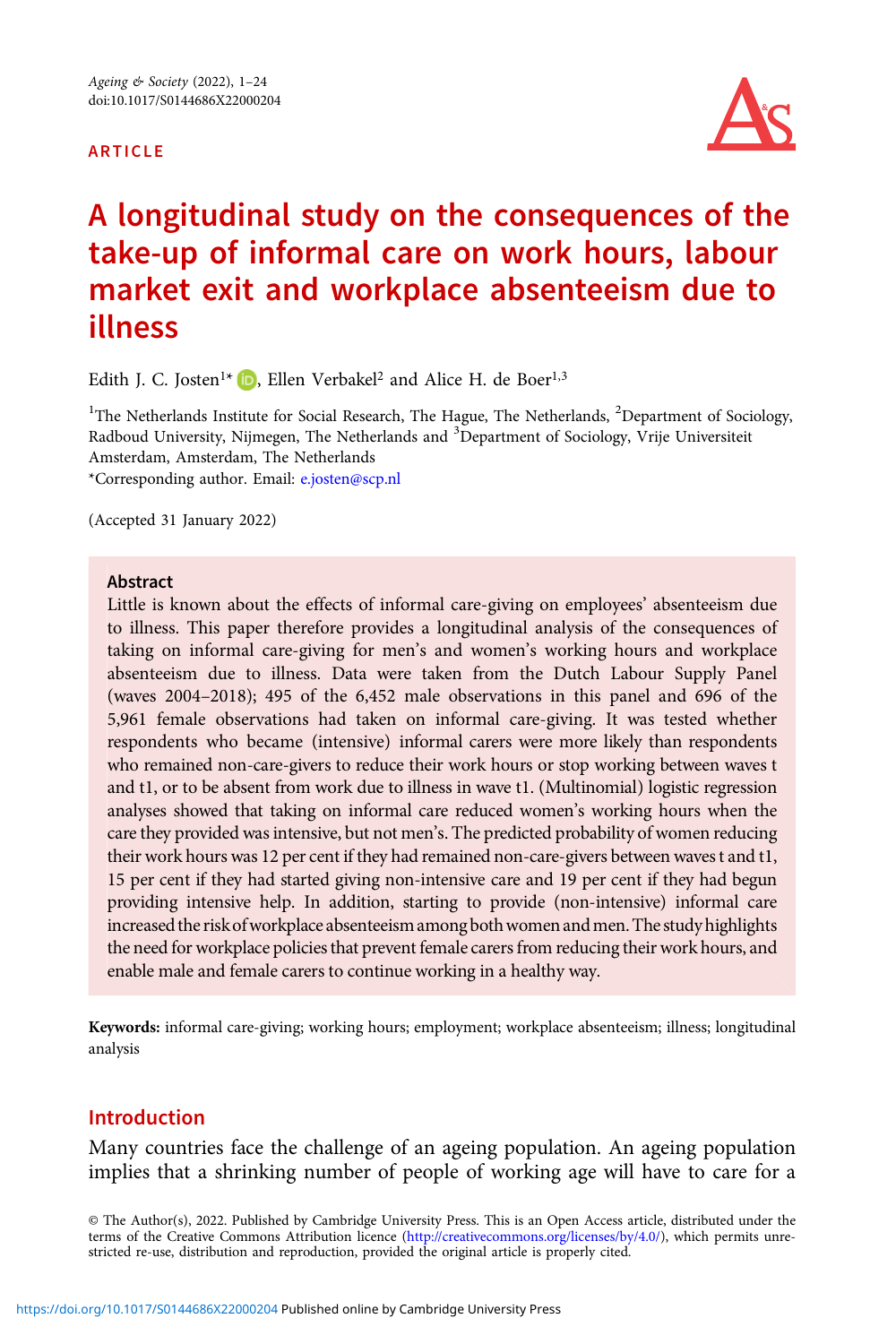rising number of elderly people with health problems (Herrmann et al., [2010](#page-22-0)). At the same time, higher labour market participation is needed to pay for welfare state expenditures. Current policies therefore have seemingly contradictory goals (Moussa, [2019](#page-22-0)). On the one hand, policy makers promote informal care – care or help provided by family members, friends or neighbours – to alleviate public health-care spending. On the other hand, policy makers want to increase labour market participation by raising the retirement age and by stimulating the employment of underrepresented groups such as women. Hence, health-care and labour market policies likely compete for people's time. An imperative question, therefore, is whether the provision of informal care hampers people's performance in the labour market, either because informal care-givers may reduce their working hours, may leave the labour market altogether, or be absent from work due to mental or physical illness caused by stress and burden resulting from the care-giving role. We will address this question in this study by examining whether transitions into (intensive) informal care-giving reduce labour supply (both in terms of shorter work hours and withdrawal from the labour market) and increase workplace absenteeism due to illness.

Previous studies have taught us that the relationship between informal care and paid work is sensitive to causality and selection issues (Bauer and Sousa-Poza, [2015](#page-21-0); Martsolf et al., [2020\)](#page-22-0). A negative correlation between the provision of informal care and hours of paid work may imply that informal care reduces employees' labour market supply. However, it can also result from non-employed or part-time employed persons being more likely than full-time workers to pick up a caring role because they have more time available (causality). Furthermore, certain (personality) traits may foster the likelihood of being both a care-giver and having a weak attachment to the labour market (selection). Longitudinal studies are therefore necessary. Overview studies conclude that most longitudinal studies find evidence of some negative labour market consequences of providing informal care (Ciccarelli and Van Soest, [2018;](#page-21-0) Moussa, [2019\)](#page-22-0). For instance, Ciani [\(2012\)](#page-21-0) found a negative, but small effect of informal care-giving on labour market participation, based on the European Community Household Panel, waves 1994–2001, with data for men and women pooled. Leigh ([2010](#page-22-0)) also found a small negative effect of informal care-giving on labour market participation based on Australian panel data for the period 2001–2007, again with data for men and women pooled. Kelle [\(2020\)](#page-22-0), using the German SocioEconomic Panel (2001–2014), documented that, compared to German middle-aged working women without care-giving tasks, those with high-intensive care-giving tasks were more likely to stop working, and those with less-intensive care-giving tasks were more likely to make the transition from full-time to part-time work.

The contribution of this study is threefold. First, we extend the existing literature on work consequences of informal care by testing the impact of informal care on workplace absenteeism due to illness. This is a potential, and often overlooked, negative side-effect of care-giving. Apart from the impact on the care-giver, absenteeism due to illness negatively affects care-givers' employers as well. Absenteeism is costly (Edwards and Greasley, [2010](#page-21-0)) and may reduce firms' productivity, for instance because the employee cannot be substituted or a temporary replacement is less productive (e.g. Herrmann and Rockoff, [2012](#page-22-0); Grinza and Rycx, [2018\)](#page-22-0).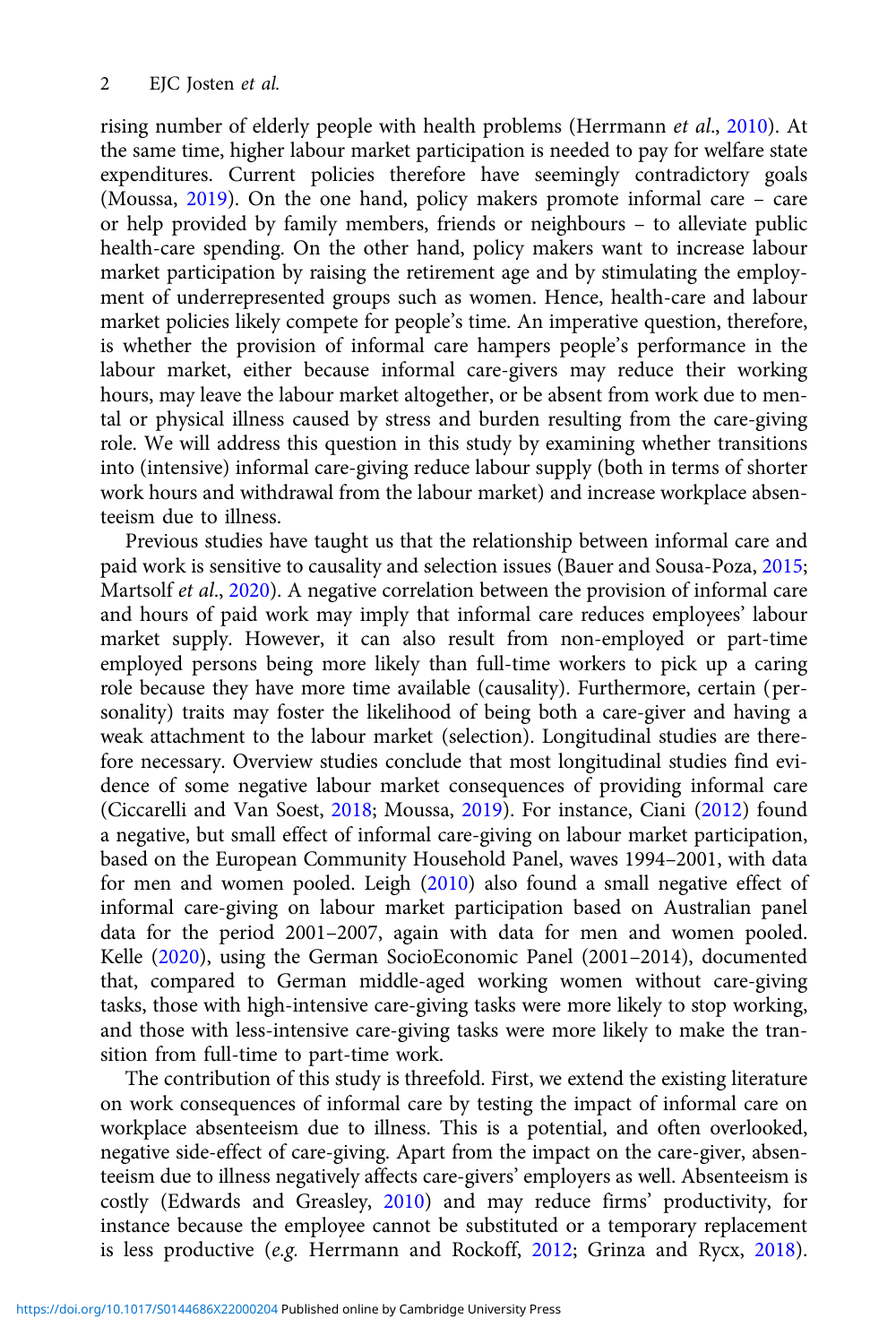This outcome measure is largely absent from the literature (exceptions are a Dutch report by Josten and De Boer ([2015](#page-22-0)) and Mortensen et al. [\(2017\)](#page-22-0)).

Second, this study will present a longitudinal analysis for the Netherlands. The Netherlands provides an interesting context for research into work-hour reductions. The Netherlands has the highest rate of part-time employment in Europe (Eurofound, [2007\)](#page-21-0). Moreover, every employee has the legal right to ask for a reduction of his or her working hours and employers can only refuse when business stakes would be disproportionately high (Flexible Working Arrangements Act). Part-time workers are entitled to the same hourly wage as comparable full-time colleagues in the same job (Equal Treatment Act). In the Netherlands, reducing one's working hours may therefore be a relatively attractive solution for employees who experience difficulties in combining work and care. As argued earlier, longitudinal designs are essential to study properly the impact of informal care-giving on employment-related outcomes. However, these are largely lacking for the Netherlands. We fill this gap by using eight waves of data from the Dutch Labour Supply Panel, covering a 14-year period between 2004 and 2018, to test whether becoming an informal care-giver reduces work hours and increases the likelihood of labour market exit and workplace absenteeism.

Third, we will study the consequences of informal care-giving for both men and women. Many studies that consider the tension between labour market participation and informal care policies focus on middle-aged women as they are assumed to be most affected by both policies (Moussa, [2019\)](#page-22-0). However, if informal caregiving is to be a common (often temporary) role in people's life, it will affect both men and women in all age groups. Moreover, although care-giving is indeed most common among women, in the Netherlands 13 per cent of working men provide informal care (compared to 23% of working women) (Josten and De Boer, [2015](#page-22-0)). There have been a few previous longitudinal studies on gender differences in the labour market effects of informal care, but the results of these have been mixed. Ciccarelli and Van Soest ([2018](#page-21-0)), for instance, concluded on basis of the Survey of Health, Ageing and Retirement in Europe that daily care-giving lowered women's labour market participation, but not men's, while non-daily care-giving did not affect either group. Leigh ([2010\)](#page-22-0), on the other hand, found no evidence for a weaker effect on men than women in an Australian sample. We therefore argue that more insight is also needed into the consequences of providing informal care for men. We will study women and men separately, and argue how their outcomes may differ.

In summary, this study will address the following research question:

• To what extent does taking on (intensive) informal care-giving increase the likelihood of work-hours reduction, labour market exit, and workplace absenteeism due to illness for men and women in the Netherlands?

# Theoretical expectations

#### Impact on work hours or labour market exit

Role conflict theory (Goode, [1960](#page-22-0); Biddle, [1986](#page-21-0)) argues that having multiple roles implies multiple and contrasting demands which may bring along high levels of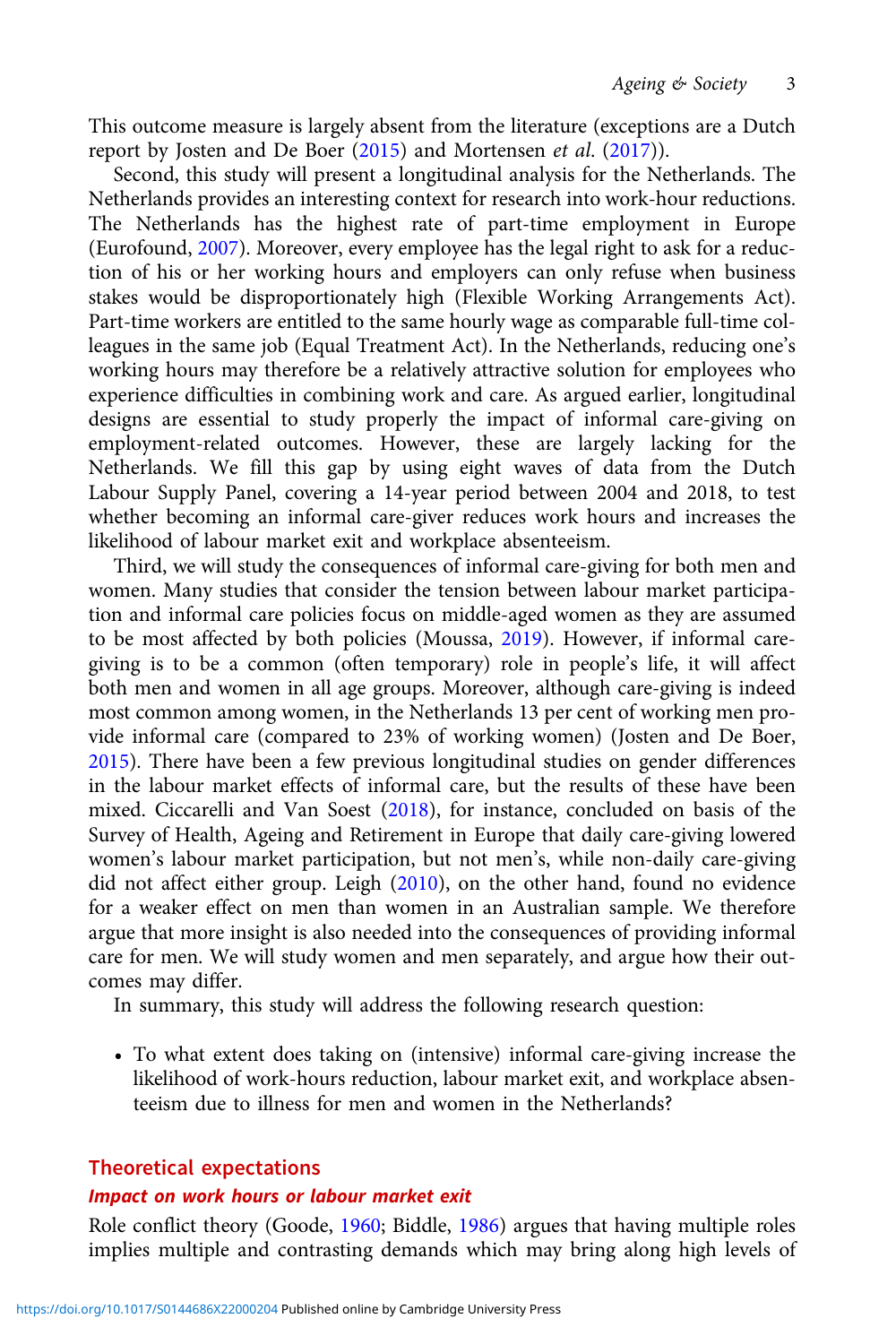burden. Employed men and women who start providing informal care face such a combination of roles. Greenhaus and Beutell [\(1985\)](#page-22-0) argue that combining multiple roles produces time-based conflict (as time devoted to one role hampers performance in another role) and strain-based conflict (because worries from one role spill over into the other role). Stress is the result. Adjustment of one of the roles potentially resolves the problem. Reduction of work hours or – the most extreme option – leaving the labour market altogether are assumed to be solutions that facilitate the combination of work and care (Dautzenberg et al., [2000](#page-21-0); Van Houtven et al., [2013](#page-23-0); Lee and Tang, [2015](#page-22-0)). Note that another solution could be to reduce the number of care hours rather than the number of working hours. However, the care needs of the care recipient strongly determine the hours of care provided, and it seems not to be very flexible in the case of certain forms of support (e.g. help with showering, dressing, preparing meals) or acute hospitalisation. Hypothesis 1 therefore is:

• Starting to provide informal care will reduce work hours and increase the likelihood of withdrawing from the labour market.

#### Impact on workplace absenteeism due to illness

Health problems are the main reason for workplace absenteeism (European Foundation for the Improvement of Living and Working Conditions, [1997](#page-22-0); Johannson and Lundberg, [2004](#page-22-0)). The existing literature consistently reports that informal care-giving is associated with lower levels of mental and physical health and wellbeing (Pinquart and Sörensen, [2003](#page-22-0)). Two types of explanations are offered for this (Verbakel, [2014](#page-23-0)). First, the negative relationship may lie in the care-giving experience itself. Care-giving sometimes implies carrying out difficult or physically demanding tasks. Some care-givers are confronted with problem behaviour by the care recipient, may suffer from a deteriorating relationship with the care recipient or may be emotionally affected by the deteriorating health of their loved one (Pearlin et al., [1990](#page-22-0); Broese van Groenou et al., [2013\)](#page-21-0). Such difficulties inherent in providing care generate worries, stress or sadness, which may manifest themselves in a deteriorating mental but also physical health. The second mechanism emphasises an indirect pathway in which care-giving limits one's personal, social and working life, which in turn negatively affects health and wellbeing. Explanations for this indirect pathway can again be found in role conflict theory (Greenhaus and Beutell, [1985\)](#page-22-0). Time scarcity that results from combining multiple roles produces stress and hampers one's opportunities to participate in leisure activities that bring joy and relieve stress symptoms. It thus limits one's time for recovery from care and from work demands. The effort-recovery model (Meijman, [1989](#page-22-0); Meijman and Mulder, [1998\)](#page-22-0) states that if there is insufficient time for recovery between (work and non-work) tasks, people may expend compensatory effort to still maintain their performance, which, in turn, will further increase fatigue and stress levels. In addition, negative spill-over effects of strain and worries caused by one role may reduce one's performance in other roles, making people less satisfied with their personal, work and social life. Reduced wellbeing may be the result.

Ill health is not necessarily the only reason for calling in sick. People may also stay home from work because they suddenly have to take care of a sick family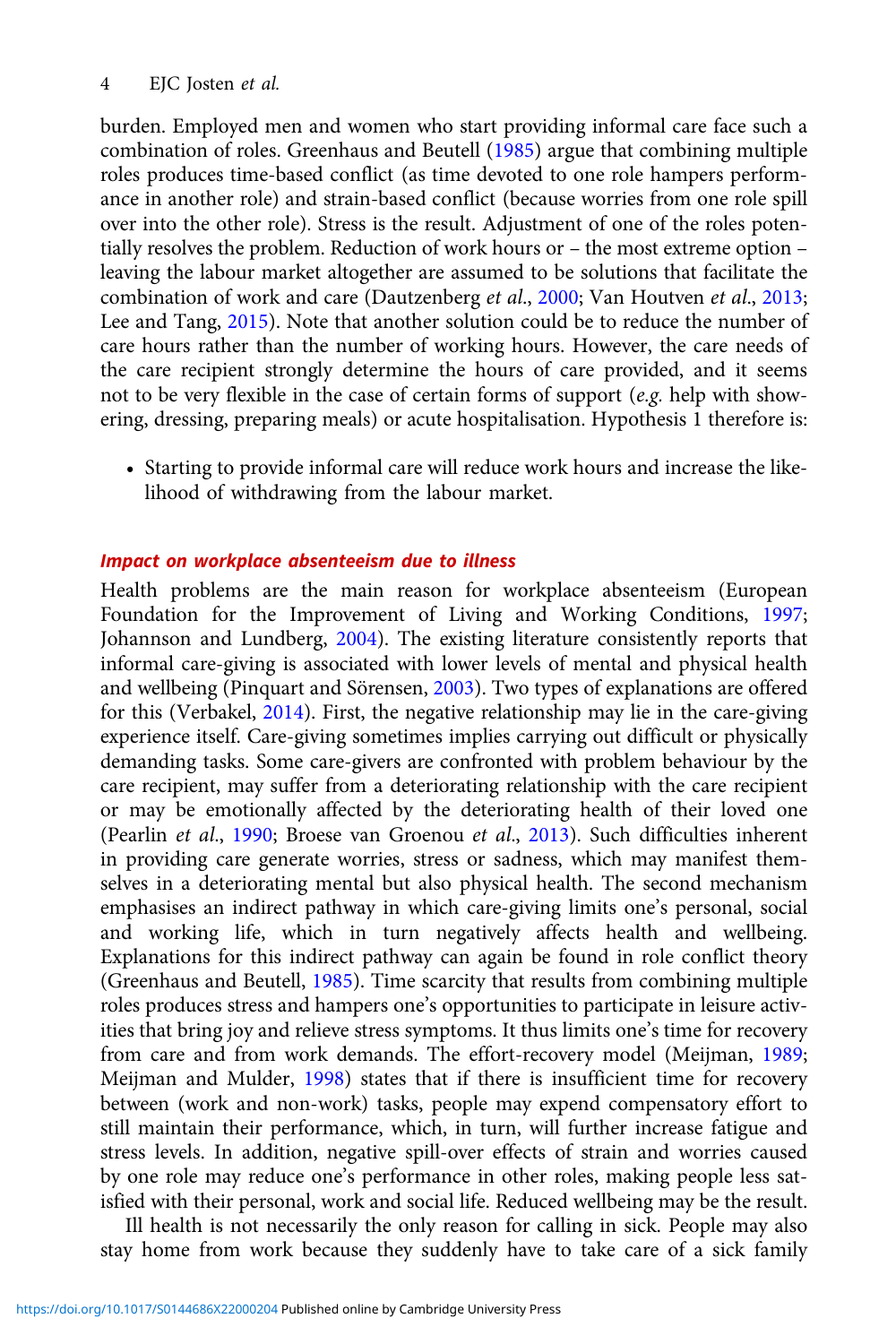member. These unexpected demands are more common among care-givers than non-care-givers. However, as we will study long-term (i.e. 2 weeks or more) absenteeism, this explanation may be less relevant. In summary, we expect that:

• Starting to provide informal care will increase the risk of workplace absenteeism due to illness.

# Gender differences in the impact on work hours or labour market exit and on absenteeism due to illness

As providing care is traditionally seen as a female role, while being the main breadwinner is often regarded as a male role (Davis and Greenstein, [2009](#page-21-0)), women will identify more strongly with the care-giving role and show greater commitment to care-giving compared to men (Swinkels et al., [2019](#page-23-0)). This may first affect what their care-giving situation looks like. Women not only spend more time on caregiving, they also help with more care-giving tasks and assist with more demanding forms of care, such as personal care, than men (Pinquart and Sörensen, [2006](#page-23-0); Verbakel et al., [2017](#page-23-0)). In other words, the average female care-giver faces a more demanding care-giving situation than the average male. As a result, female caregivers may feel a greater need than males to reduce their work duties and may experience higher levels of stress, the latter potentially leading to higher absenteeism rates. Second, even when the care situations of women and men are alike, women may be more likely to prioritise care-giving over work because of their stronger commitment to and identification with the care-giving role. If the combination of work and care responsibilities becomes too challenging, women may therefore be more likely to reduce their work duties. In addition, women may also prioritise care-giving over other, non-work activities, such as leisure, leaving them less time to recover. This may make them more likely to become absent from work due to illness. In short, we expect that:

• Starting to provide care will reduce work hours, increase labour market exit and increase workplace absenteeism due to illness more strongly for women than for men.

# Methods

# **Data**

The data used in this study were taken from the Dutch Labour Supply Panel (Arbeidsaanbodpanel). This is a biannual panel survey among a representative sample of the Dutch working-age population (16–66 years old) in which information is collected on respondents' work and private lives. Data are obtained from self-completion questionnaires. The number of respondents is about 4,800 in each wave, of whom approximately 3,700 are in paid employment; 70–80 per cent of the individuals who participate in one wave also take part in the next round of data collection, two years later. The panel is refreshed each wave to counter attrition and to ensure that young people are also represented in the panel. For more information on the Dutch Labour Supply Panel, see Josten [\(2020\)](#page-22-0).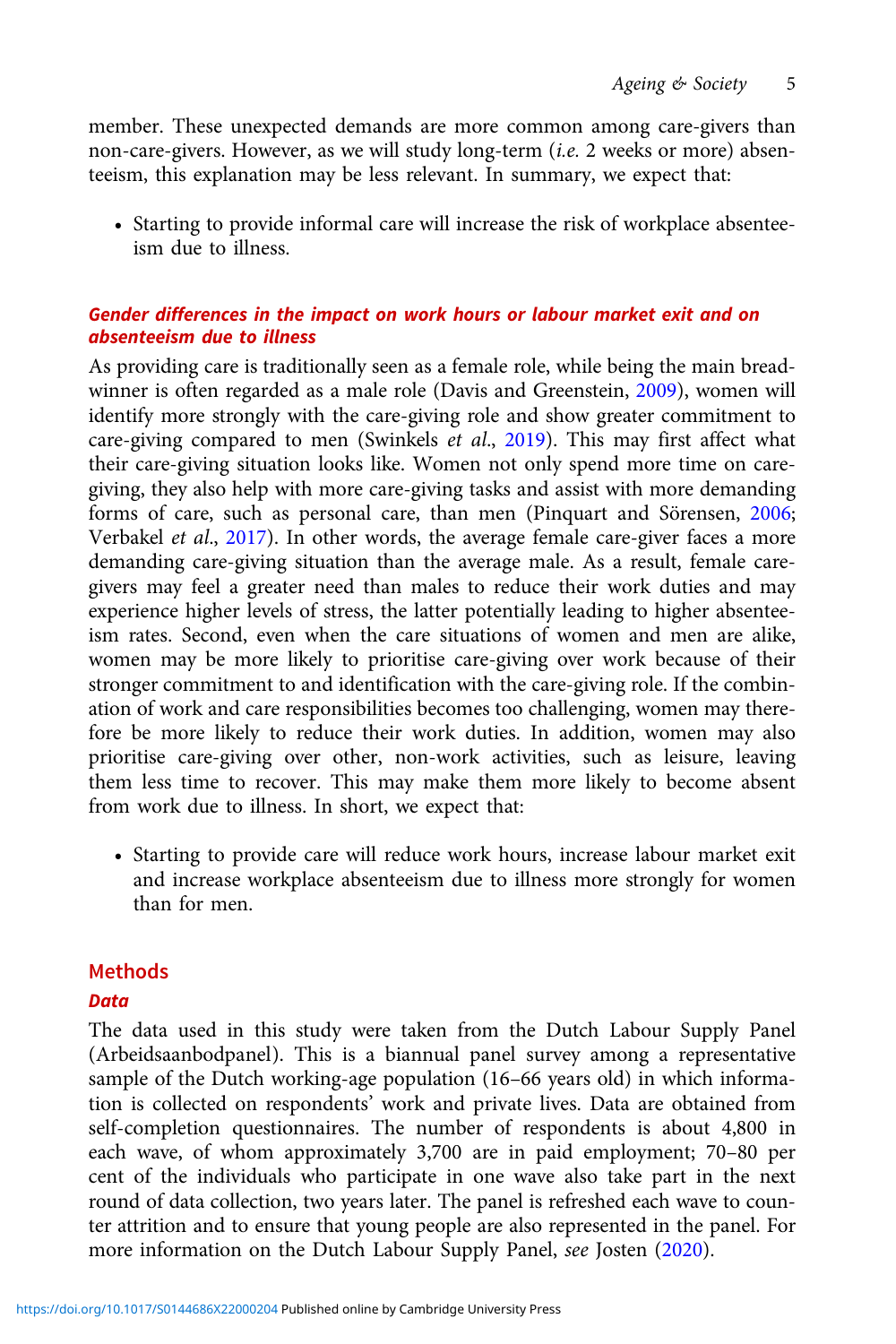## 6 EJC Josten et al.

In this study, we used waves 2004–2018. We constructed a person-period file with each record containing information on an individuals' answers in two consecutive waves, and allowed individuals to be included multiple times in the data. For instance, respondents who had taken part in the 2010, 2012 and 2014 surveys each provided two records: one with their information from the 2010 (t) and 2012 (t1) survey waves, the other with their information from the 2012 (t) and 2014 (t1) survey waves. We selected the records in which the respondents were employed and not giving care at the first of the two consecutive waves (t). They also had to be aged 23–57 in wave t, to exclude students with part-time jobs and workers close to retirement. The total number of observations was 6,452 for males, clustered in 2,441 unique respondents, and 5,961 for females, clustered in 2,370 unique respondents.

## **Measurements**

The first dependent variable, 'changes in labour market supply', was measured using information on contracted work hours.<sup>[1](#page-21-0)</sup> We used contracted hours and not actual hours because a reduction in contracted hours directly affects people's income. It is thus a strong signal that the care-giver experiences a role conflict. A reduction in actual working hours does not necessarily affect income since actual work hours also include unpaid overtime. For the self-employed, we had to rely on actual work hours, but for them, shortening actual work hours does have direct financial consequences. Respondents were classified as having reduced their work hours if they worked at least 4 hours less per week than in the previous wave. They were categorised as having stopped working if they did not do paid work but had done so in the wave before. In summary, we distinguished the options (a) had reduced work hours (by at least 4 hours per week) or (b) had stopped work-ing, and (c) kept the same number of work hours or had increased work hours.<sup>[2](#page-21-0)</sup> In 7 per cent of the male observations and 12.4 per cent of the female observations in our sample, a reduction in work hours was recorded. Labour market exit was less common; it was reported in 2.5 per cent of the male observations and 4.5 per cent of the female observations.

Our second dependent variable, 'workplace absenteeism due to illness', was defined as an absence from work of at least two consecutive weeks (yes/no). This was measured with the question: 'Were you on sick leave for at least two consecutive weeks during the previous calendar year? (excluding maternity leave).' This information was measured in wave t1. Workplace absenteeism due to illness was reported in 9.6 and 13.3 per cent of the observations among men and women, respectively.

Our independent variable, 'transitions into (intensive) informal care-giving', indicated whether respondents had taken on (intensive) informal care between waves t and t1. Informal care was measured with the following question: 'Do you spend time on unpaid care for an elderly or dependent person in your environment? (by this we mean help with personal care or household duties for an elderly or (chronically) ill family member, friend, acquaintance or neighbour).' Note that we include a wide range of social relationships: not only care for relatives, but also for non-relatives (Perry-Jenkins and Gerstel, [2020](#page-22-0)). The average care-giver in our sample spent 4 hours per week on such care (working respondents only).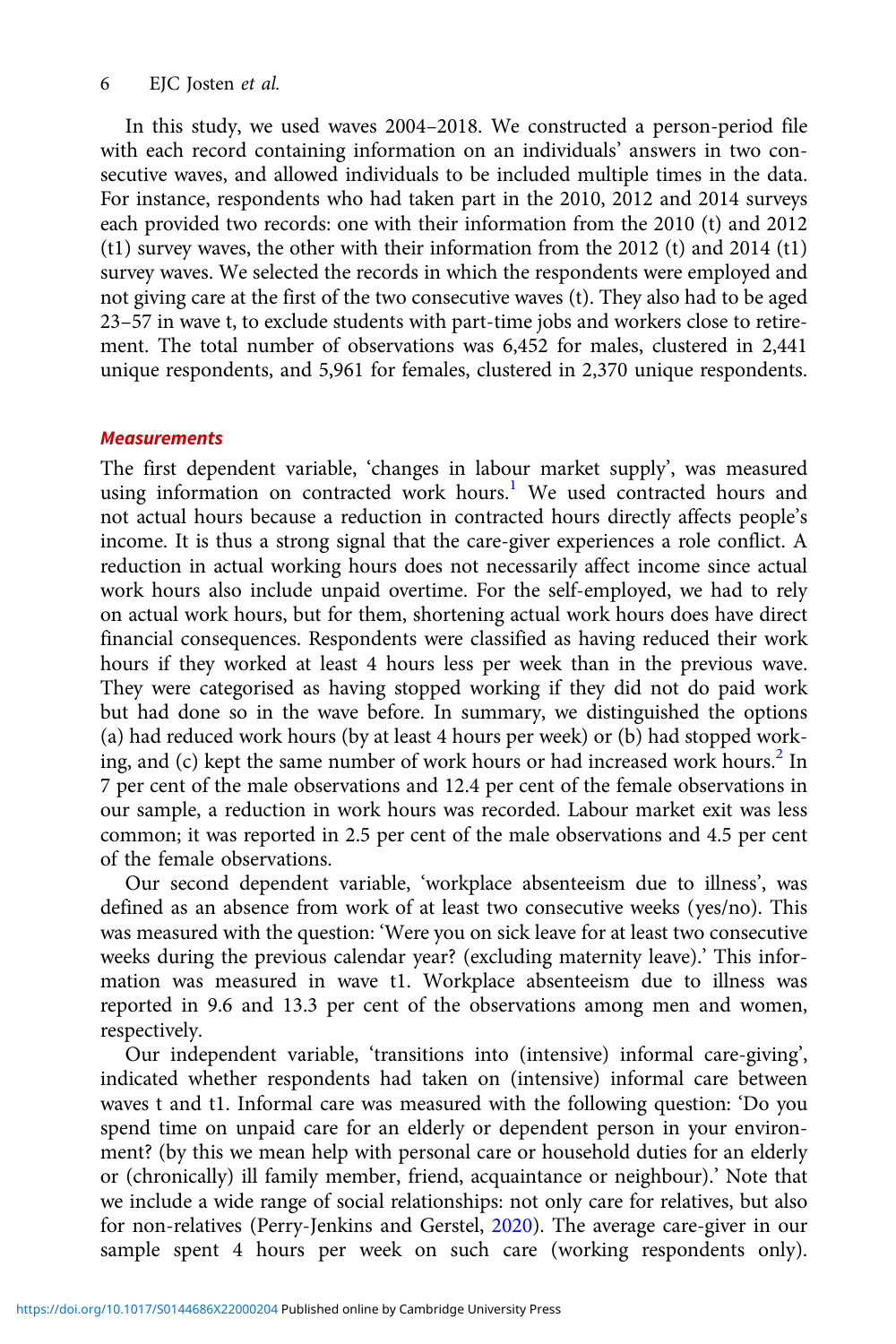Respondents were classified as having taken on intense levels of care if they devoted more than 4 hours per week, i.e. more than the average, to care. In total, we looked at three types of transitions: (a) from non-care-giving to non-care-giving (stability), (b) from non-care-giving to non-intensive care-giving (0.5–4 hours per week), and (c) from non-care-giving to intensive care-giving (more than 4 hours per week). In total, take-up of informal care-giving was recorded in 495 of the 6,452 male observations (7.7%) and in 696 of the 5,961 female observations (11.7%) between waves t and t1 (see also [Table 1\)](#page-7-0). Non-intensive care-giving was more common than intensive help: among males, starting to provide the first form of care was observed 404 times (6.3%), while starting to help intensively was observed 91 times (1.4%). Among women, these figures were 576 (9.7%) and 120 (2.0%), respectively.

## Analytical strategy

We tested whether respondents who became (intensive) informal carers were more likely than respondents who remained non-care-givers to reduce their work hours or to stop working between waves t and t1, or to be absent from work due to illness in wave t1. We estimated (multinomial) logistic regression analyses. We ran separate models for females and males, as their labour market behaviour differs. Predicted marginal probabilities were estimated to provide insights into the strength of the effects. In addition, we ran a pooled model with an interaction between transitions into (intensive) informal care-giving and gender to test statistically for gender differences.

Some of the respondents in our dataset provided multiple records, which may underestimate standard errors (SE), and as a consequence, overestimate significance levels. It may also affect the regression coefficients. We therefore estimated multilevel models. These corrected for the fact that some observations were not independent of each other, but were clustered at the level of the individual respondent.

We included the standard demographics as control variables in the analyses, *i.e.* age in wave t (in categories) and educational level: low (lower vocational education or less), medium (intermediate vocational education) and high (higher vocational education or a university degree). We also added the following control variables: the number of work hours in wave t (categorised as  $\leq$ 19, 20–27, 28–34 and  $\geq$ 35 hours per week); presence of a child under the age of 13 in the household in wave t (yes/no); birth of a first child between waves t and t1 (yes/no); being employed in health care or social work in wave t (yes/no); year of data collection (in wave t); and, for the analyses on absenteeism only, absenteeism in wave t. Working hours, presence of small children and birth of first child were included because these are known to influence people's subsequent work-hours decisions. Being employed in health care or social work was added because both the rate of informal carers and the absenteeism rate in this sector are well above average.

We deleted missing values in a listwise manner. Respondents who were no longer employed in wave t1 had missing values by default on workplace absenteeism due to illness. Therefore, the number of observations was lower in the sample used to test the effect of informal care take-up on workplace absenteeism. The number of respondents with one or more missing values on the control variables was  $N = 138$  or 1.1 per cent (analyses on labour market supply), and  $N = 103$  or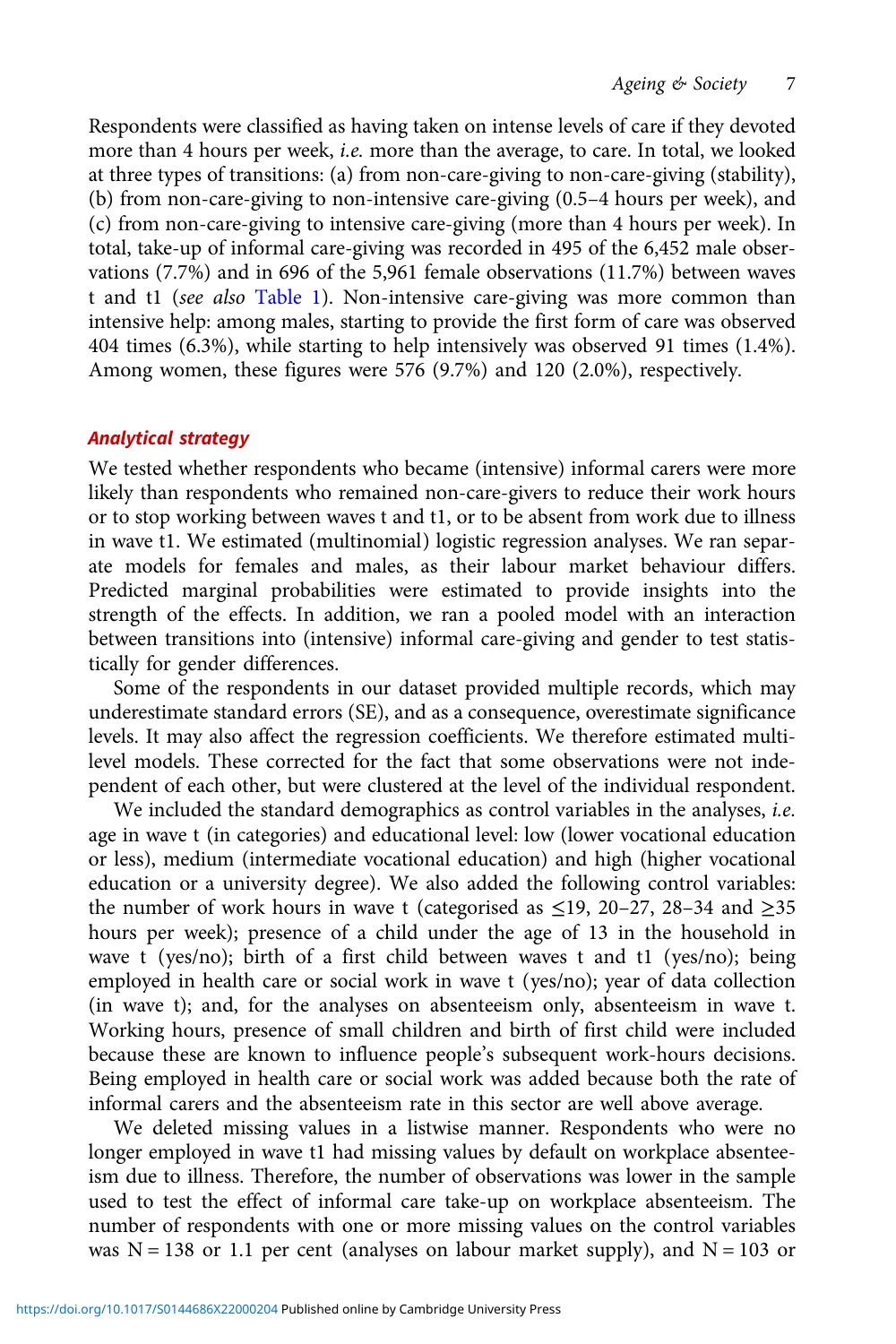# <span id="page-7-0"></span>8 EJC Josten et al.

Table 1. Characteristics of the sample: distribution of the respondents by dependent, independent and control variables

|                                                          | Labour market<br>supply sample |       | Absenteeism due<br>to illness sample |       |
|----------------------------------------------------------|--------------------------------|-------|--------------------------------------|-------|
|                                                          | Men                            | Women | Men                                  | Women |
| N                                                        | 6,452                          | 5,961 | 6,308                                | 5,706 |
|                                                          |                                |       | Percentages                          |       |
| Dependent variables:                                     |                                |       |                                      |       |
| Transitions in labour market participation:              |                                |       |                                      |       |
| No change in or increased work hours<br>between t and t1 | 90.6                           | 83.1  |                                      |       |
| Reduced work hours with 4 or more<br>between t and t1    | 7.0                            | 12.4  |                                      |       |
| Stopped working between t and t1                         | 2.5                            | 4.5   |                                      |       |
| Absenteeism due to illness (t1)                          |                                |       | 9.6                                  | 13.3  |
| Independent variable:                                    |                                |       |                                      |       |
| Transitions in informal care-giving:                     |                                |       |                                      |       |
| Remained non-care-giver between t and t1                 | 92.3                           | 88.3  | 92.4                                 | 88.5  |
| Started non-intensive care-giving between<br>t and t1    | 6.3                            | 9.7   | 6.2                                  | 9.6   |
| Started intensive care-giving between<br>t and t1        | 1.4                            | 2.0   | 1.4                                  | 1.9   |
| Control variables:                                       |                                |       |                                      |       |
| Age $(t)$ :                                              |                                |       |                                      |       |
| $23 - 34$                                                | 19.6                           | 25.9  | 19.8                                 | 26.1  |
| $35 - 44$                                                | 30.6                           | 32.3  | 30.8                                 | 32.2  |
| $45 - 57$                                                | 49.8                           | 41.8  | 49.4                                 | 41.7  |
| Educational level (t):                                   |                                |       |                                      |       |
| Low                                                      | 19.8                           | 17.0  | 19.7                                 | 16.5  |
| Medium                                                   | 37.5                           | 39.2  | 37.3                                 | 39.2  |
| High                                                     | 42.7                           | 43.8  | 43.1                                 | 44.3  |
| Child aged $\leq$ 13 in household (t)                    | 40.0                           | 38.6  | 40.2                                 | 38.6  |
| Birth of first child between t and t1                    | 2.6                            | 3.0   | 2.6                                  | 3.0   |
| Weekly work hours (t):                                   |                                |       |                                      |       |
| $\leq$ 19                                                | 1.8                            | 25.2  | 1.7                                  | 24.4  |
| $20 - 27$                                                | 3.1                            | 28.7  | 3.1                                  | 28.9  |
| $28 - 34$                                                | 9.5                            | 23.3  | 9.3                                  | 23.6  |
| $\geq$ 35                                                | 85.6                           | 22.8  | 85.9                                 | 23.1  |

(Continued)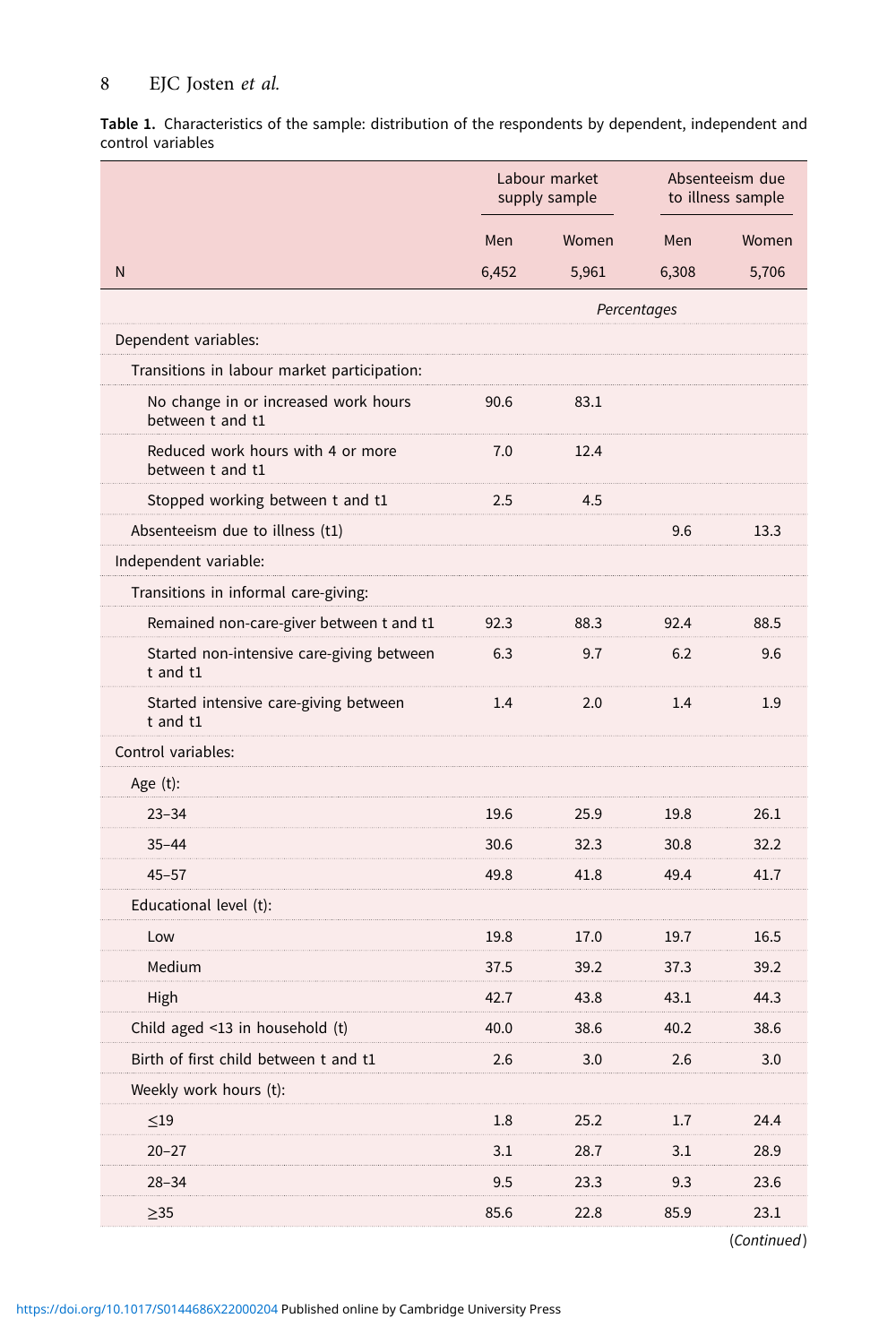|                                            | Labour market<br>supply sample |       |       | Absenteeism due<br>to illness sample |
|--------------------------------------------|--------------------------------|-------|-------|--------------------------------------|
|                                            | Men                            | Women | Men   | Women                                |
| N                                          | 6,452                          | 5,961 | 6,308 | 5,706                                |
| Employed in health care or social work (t) | 7.0                            | 36.0  | 7.0   | 36.4                                 |
| Year $(t)$ :                               |                                |       |       |                                      |
| 2004                                       | 14.5                           | 12.6  | 14.6  | 12.9                                 |
| 2006                                       | 16.0                           | 16.0  | 16.1  | 16.2                                 |
| 2008                                       | 15.3                           | 14.7  | 15.2  | 14.5                                 |
| 2010                                       | 13.2                           | 13.6  | 13.2  | 13.6                                 |
| 2012                                       | 13.8                           | 14.3  | 13.6  | 14.1                                 |
| 2014                                       | 13.7                           | 14.4  | 13.7  | 14.4                                 |
| 2016                                       | 13.5                           | 14.4  | 13.6  | 14.4                                 |
| Absenteeism due to illness (t)             |                                |       | 9.3   | 12.0                                 |

#### Table 1. (Continued.)

0.9 per cent (analyses on absenteeism), respectively. [Table 1](#page-7-0) shows descriptive information on all variables in our models for both samples and for men and women separately.

In order to check for causality issues, we performed some additional analyses as robustness checks, which we will explain in the next section. All analyses were conducted in Stata version 16.

Furthermore, we should note that workers with care responsibilities who have difficulties with combining both tasks might be less likely to remain in a panel study due to lack of time. If this is the case, we would underestimate the relationship between informal care and our dependent variables. We therefore checked whether there were differences in drop-out rates between non-carers, non-intensive carers and intensive carers, or between carers who did and who did not report difficulties with combining both tasks, but this was not the case. $3$ 

## Results

Before presenting the results of the multivariate analyses, we first discuss the bivariate associations. [Table 2](#page-9-0) presents the share of workers who had reduced their work hours or had experienced a long-term absence spell due to illness, broken down by whether or not they had become (intensive) informal carers. The numbers suggest that both men and women who took up intensive informal care were more likely than non-carers to have quit working.

The association between informal care and absenteeism due to illness also appears to be similar for men and women. Both groups got a higher risk of longterm illness absenteeism when they became carers, but this was only if they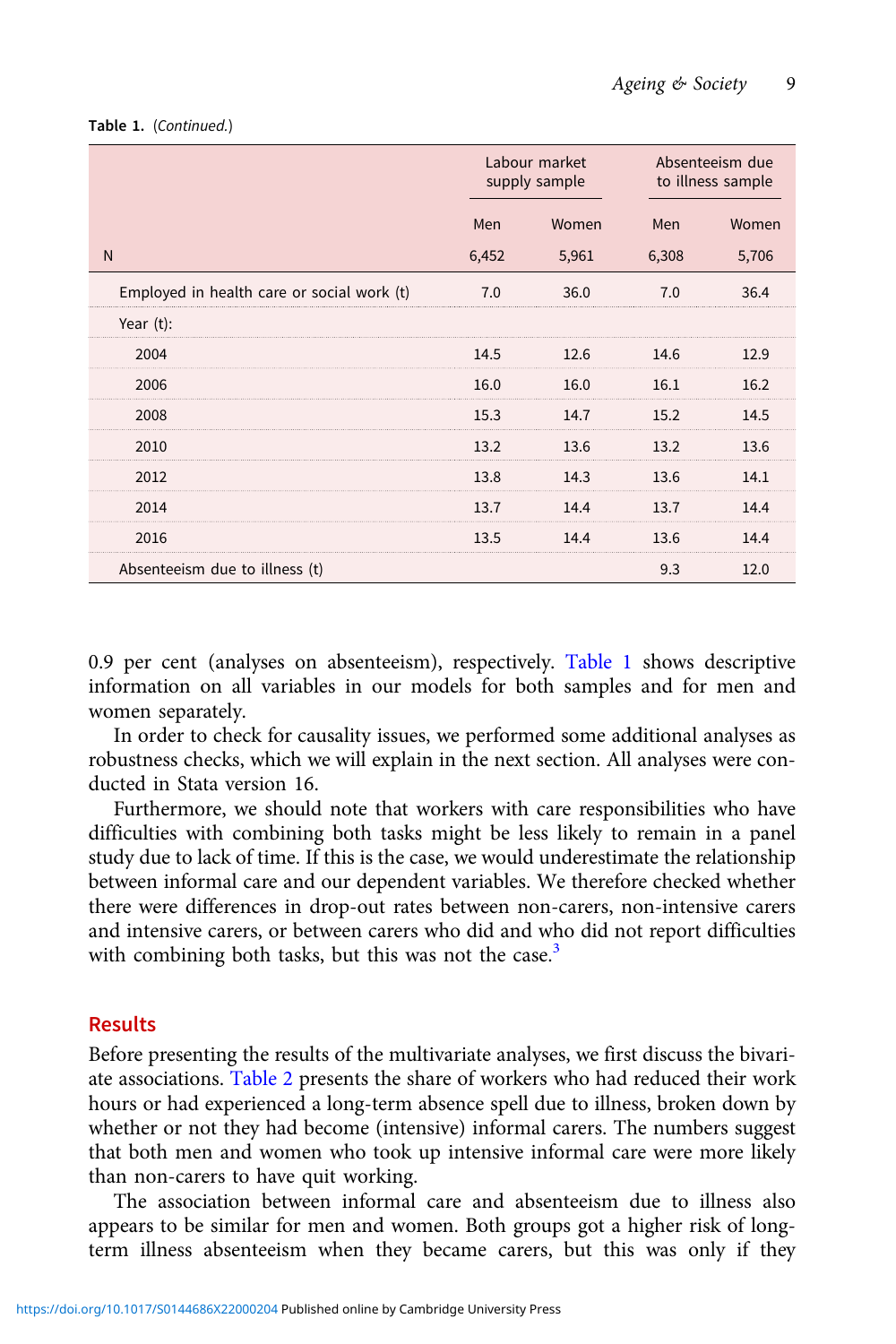|                                                       | Reduced work<br>hours with 4 or<br>more between<br>$t$ and $t1$ | Stopped<br>working<br>between<br>t and t1 | Absenteeism<br>due to illness<br>$in$ t1 |
|-------------------------------------------------------|-----------------------------------------------------------------|-------------------------------------------|------------------------------------------|
|                                                       | Percentages                                                     |                                           |                                          |
| Men:                                                  |                                                                 |                                           |                                          |
| Remained non-care-giver<br>between t and t1           | 6.9                                                             | 2.4                                       | 9.2                                      |
| Started non-intensive care-giving<br>between t and t1 | 6.7                                                             | 3.0                                       | $13.5*$                                  |
| Started intensive care-giving<br>between t and t1     | 11.0                                                            | $5.5*$                                    | 14.0                                     |
| Women:                                                |                                                                 |                                           |                                          |
| Remained non-care-giver<br>between t and t1           | 12.5                                                            | 4.4                                       | 12.7                                     |
| Started non-intensive care-giving<br>hetween t and t1 | 11.8                                                            | 4.9                                       | $17.7***$                                |
| Started intensive care-giving<br>between t and t1     | 15.0                                                            | $8.3*$                                    | 17.3                                     |

<span id="page-9-0"></span>Table 2. Share of respondents who reduced their labour market supply and share of respondents with two or more consecutive weeks of workplace absenteeism due to illness, by transitions into care-giving

Note: We controlled for absenteeism in wave t in the analysis on absenteeism in wave t1.

Significance levels: Significantly different from those who remained non-care-giver (univariate tests): \*  $p < 0.05$ , \*\*  $p < 0.01$ .

provided non-intensive forms of help. In the next step, we will test these associations while controlling for relevant confounders.

[Table 3](#page-10-0) presents the multivariate test of our hypothesis that starting with informal care reduces employment, both in terms of fewer weekly work hours and in terms of withdrawal from the labour market. The results show that men's labour market supply was not significantly affected by taking on either less-intensive or more-intensive forms of care. Women's labour market supply was affected, but the outcome differed from what the descriptive results suggested. Women who became informal carers did not leave the labour market significantly more often than non-carers, but those who had taken on an intensive form of care were more likely to have shortened their working week. There was no significant relationship between starting to give non-intensive informal care and reducing working hours (although it bordered on significance:  $p = 0.052$ ). We calculated averaged predicted marginal probabilities to interpret the strength of effects. In other words, we estimated for each respondent what their probability on the dependent variable would be, assuming that they were in a certain care-giving transition category, while keeping their observed values on all control variables constant. For each category of transitions in care-giving, these predicted probabilities were then averaged across all respondents and are displayed in [Table 5](#page-15-0). Women's predicted probabilities of shortening their working week were 12 per cent if they had remained a non-care-giver between years t and t1, 15 per cent if they had started to provide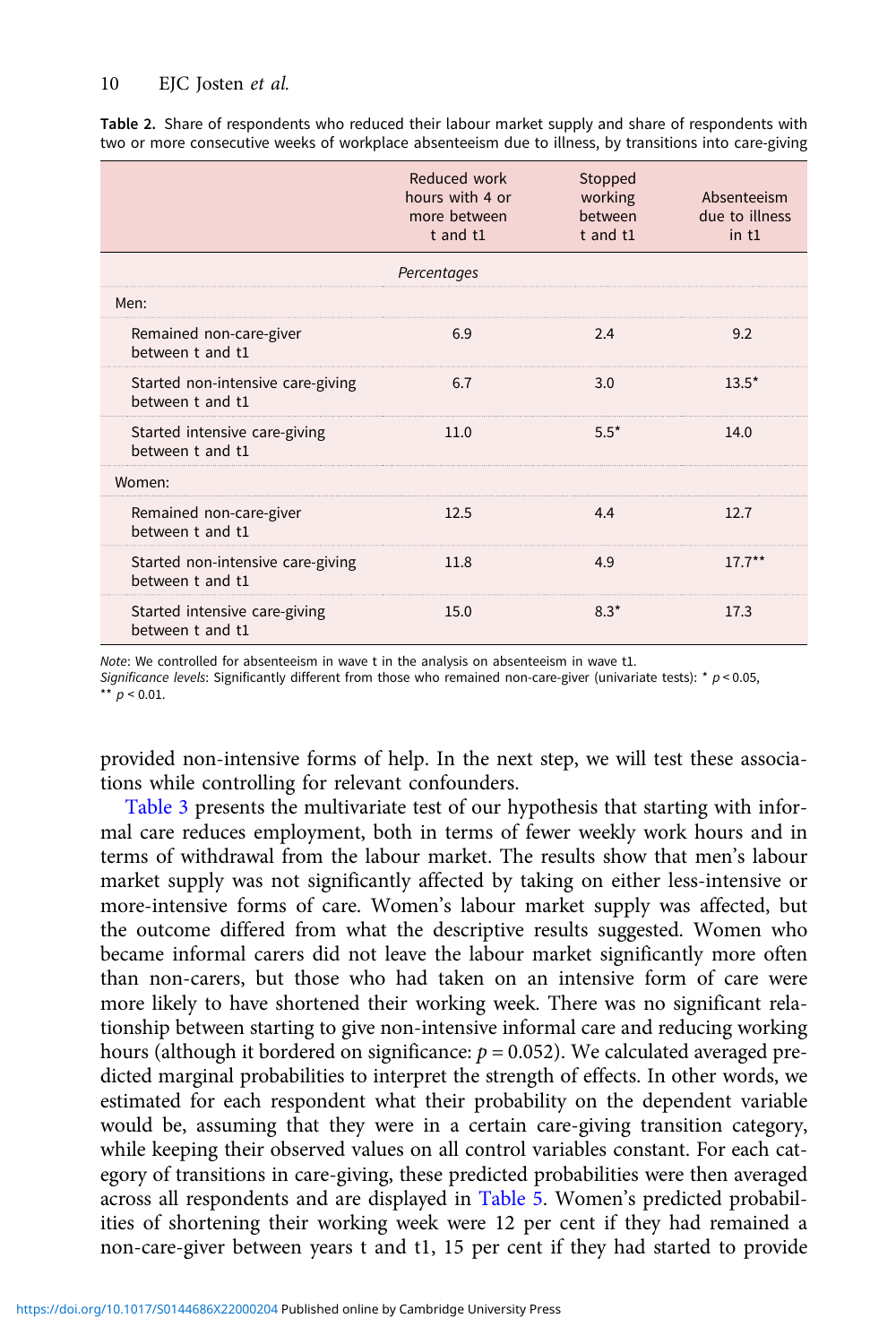|                                                    | Men                                                         |           |                                     | Women     |                                                             |           |                                     |           |
|----------------------------------------------------|-------------------------------------------------------------|-----------|-------------------------------------|-----------|-------------------------------------------------------------|-----------|-------------------------------------|-----------|
|                                                    | Reduced work<br>hours with 4 or<br>more between t and<br>t1 |           | Stopped working<br>between t and t1 |           | Reduced work<br>hours with 4 or<br>more between t and<br>t1 |           | Stopped working<br>between t and t1 |           |
|                                                    | b                                                           | <b>SE</b> | $\boldsymbol{b}$                    | <b>SE</b> | b                                                           | <b>SE</b> | b                                   | <b>SE</b> |
| Transitions in informal care-giving:               |                                                             |           |                                     |           |                                                             |           |                                     |           |
| Remained non-care-giver between t and t1           | Ref.                                                        |           | Ref.                                |           | Ref.                                                        |           | Ref.                                |           |
| Started non-intensive care-giving between t and t1 | $-0.05$                                                     | 0.21      | $-0.05$                             | 0.32      | 0.29                                                        | 0.15      | 0.07                                | 0.22      |
| Started intensive care-giving between t and t1     | 0.57                                                        | 0.36      | 0.77                                | 0.49      | $0.60*$                                                     | 0.29      | 0.63                                | 0.36      |
| Age $(t)$ :                                        |                                                             |           |                                     |           |                                                             |           |                                     |           |
| $23 - 34$                                          | Ref.                                                        |           | Ref.                                |           | Ref.                                                        |           | Ref.                                |           |
| $35 - 44$                                          | $-0.14$                                                     | 0.16      | 0.08                                | 0.30      | $-0.39**$                                                   | 0.12      | 0.04                                | 0.19      |
| $45 - 57$                                          | 0.09                                                        | 0.14      | $0.56*$                             | 0.26      | $-0.11$                                                     | 0.12      | 0.01                                | 0.20      |
| Educational level (t):                             |                                                             |           |                                     |           |                                                             |           |                                     |           |
| Low                                                | Ref.                                                        |           | Ref.                                |           | Ref.                                                        |           | Ref.                                |           |
| Medium                                             | 0.03                                                        | 0.15      | $-0.19$                             | 0.20      | $-0.15$                                                     | 0.14      | $-0.42*$                            | 0.17      |
| High                                               | 0.17                                                        | 0.15      | $-0.85***$                          | 0.23      | $-0.26$                                                     | 0.15      | $-0.64***$                          | 0.19      |
| Child aged <13 in household (t)                    | $-0.19$                                                     | 0.12      | $-0.24$                             | 0.20      | $0.65***$                                                   | 0.12      | $-0.04$                             | 0.18      |
| Birth of first child between t and t1              | $0.94***$                                                   | 0.25      | $-0.23$                             | 0.74      | $2.22***$                                                   | 0.20      | $1.02*$                             | 0.41      |
| Weekly work hours (t):                             |                                                             |           |                                     |           |                                                             |           |                                     |           |

<span id="page-10-0"></span>

11

(Continued)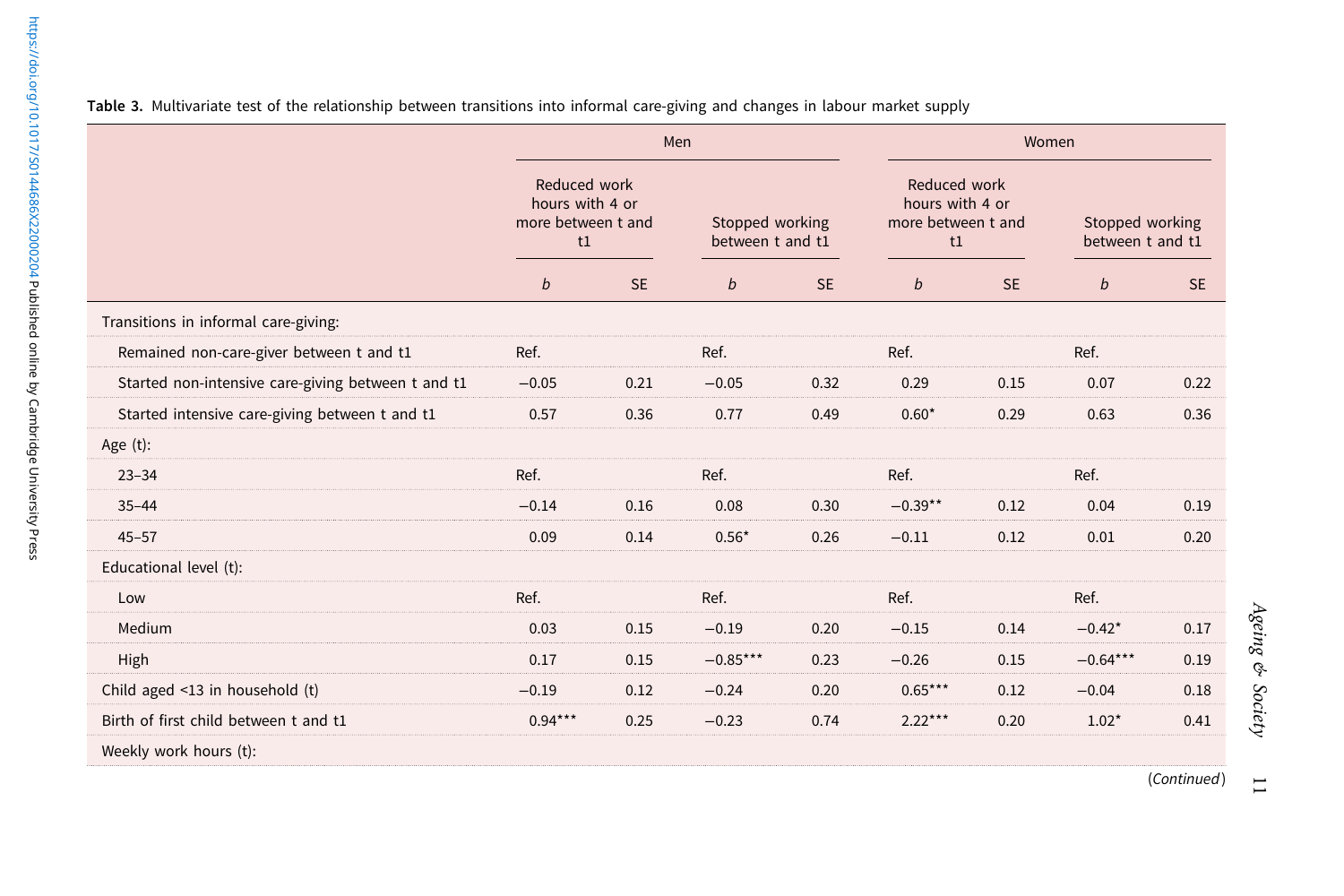|                                            | Men                                                         |           |                                     | Women     |                                                             |           |                                     |           |
|--------------------------------------------|-------------------------------------------------------------|-----------|-------------------------------------|-----------|-------------------------------------------------------------|-----------|-------------------------------------|-----------|
|                                            | Reduced work<br>hours with 4 or<br>more between t and<br>t1 |           | Stopped working<br>between t and t1 |           | Reduced work<br>hours with 4 or<br>more between t and<br>t1 |           | Stopped working<br>between t and t1 |           |
|                                            | $\mathfrak b$                                               | <b>SE</b> | $\boldsymbol{b}$                    | <b>SE</b> | $\boldsymbol{b}$                                            | <b>SE</b> | $\boldsymbol{b}$                    | <b>SE</b> |
| $\leq$ 19                                  | $-1.22$                                                     | 0.61      | $1.31***$                           | 0.36      | $-1.89***$                                                  | 0.18      | $0.56*$                             | 0.23      |
| $20 - 27$                                  | 0.10                                                        | 0.28      | 0.30                                | 0.42      | $-1.24***$                                                  | 0.14      | $-0.13$                             | 0.23      |
| $28 - 34$                                  | 0.08                                                        | 0.17      | $0.55*$                             | 0.25      | $-0.56***$                                                  | 0.12      | $-0.13$                             | 0.23      |
| $\geq$ 35                                  | Ref.                                                        |           | Ref.                                |           | Ref.                                                        |           | Ref.                                |           |
| Employed in health care or social work (t) | 0.30                                                        | 0.19      | $-0.19$                             | 0.36      | 0.06                                                        | 0.10      | $-0.65***$                          | 0.15      |
| Year (t):                                  |                                                             |           |                                     |           |                                                             |           |                                     |           |
| 2004                                       | Ref.                                                        |           | Ref.                                |           | Ref.                                                        |           | Ref.                                |           |
| 2006                                       | $-0.36$                                                     | 0.19      | $-0.38$                             | 0.32      | 0.14                                                        | 0.17      | 0.00                                | 0.28      |
| 2008                                       | 0.04                                                        | 0.18      | 0.11                                | 0.29      | 0.27                                                        | 0.17      | $0.62*$                             | 0.26      |
| 2010                                       | 0.07                                                        | 0.19      | $-0.05$                             | 0.31      | 0.12                                                        | 0.18      | $0.55*$                             | 0.27      |
| 2012                                       | $-0.01$                                                     | 0.19      | 0.35                                | 0.29      | 0.18                                                        | 0.17      | $0.65*$                             | 0.26      |
| 2014                                       | $-0.13$                                                     | 0.19      | $-0.17$                             | 0.32      | 0.18                                                        | 0.17      | 0.50                                | 0.27      |
| 2016                                       | 0.05                                                        | 0.19      | $-0.22$                             | 0.33      | 0.18                                                        | 0.17      | 0.43                                | 0.28      |
| Constant                                   | $-2.72***$                                                  | 0.22      | $-3.71***$                          | 0.35      | $-1.45***$                                                  | 0.20      | $-3.04***$                          | 0.31      |

 $\overline{5}$ 

Notes: Multilevel multinomial logistic regression; reference group is no change in or increased work hours between t and t1. Ref.: reference category<br>*Significance levels*: \* p < 0.05, \*\* p < 0.01, \*\*\* p < 0.001.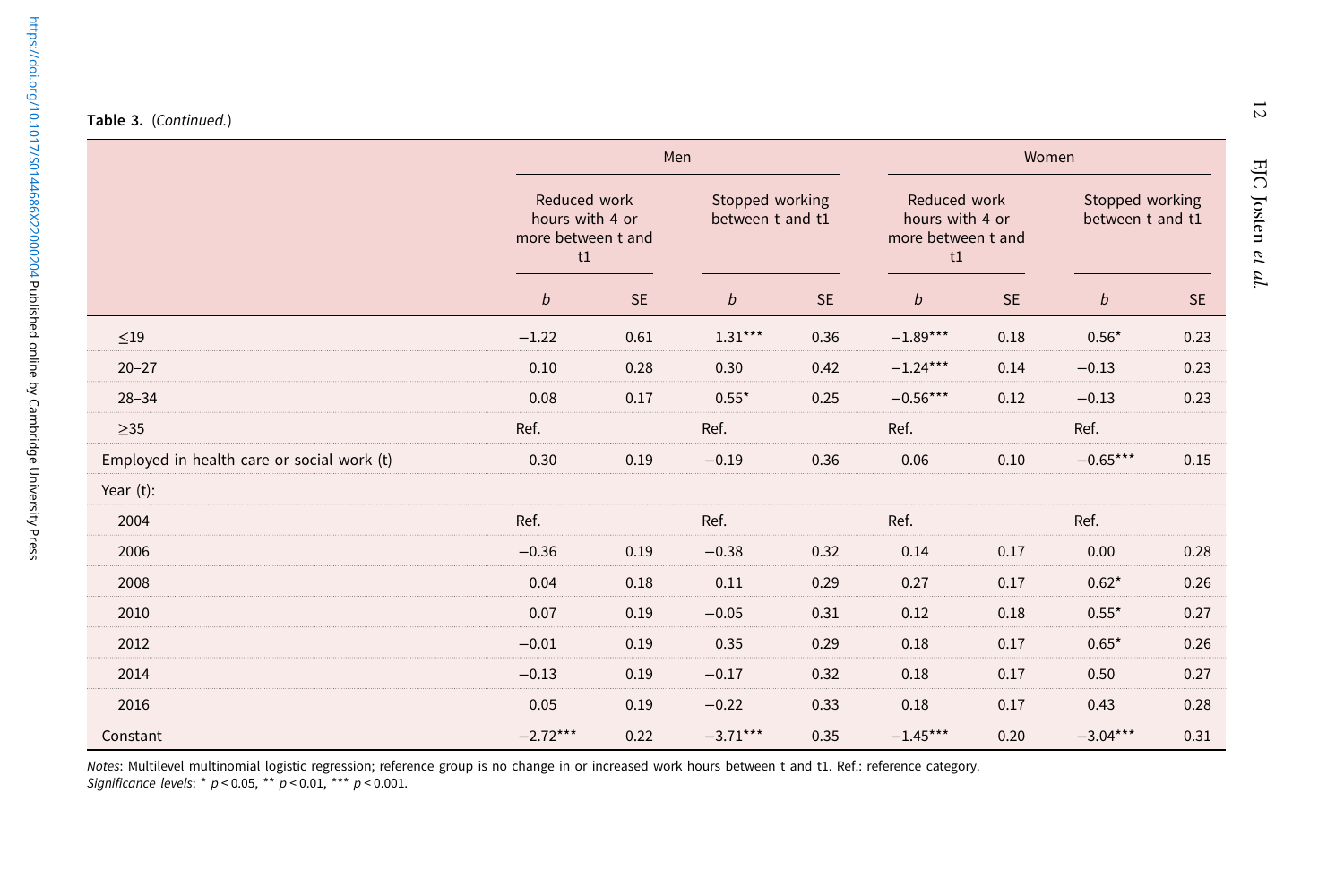non-intensive care and 19 per cent if they had begun to providing intensive help (see [Table 5\)](#page-15-0). Hence, women who started to give intensive care had a 50 per cent higher probability of reducing their work hours compared to women who remained non-carers. The significantly higher odds among females who gave inten-sive forms of care were not visible in the descriptive results ([Table 2\)](#page-9-0), due to differences in background characteristics between female carers and non-carers, which influenced their propensity to reduce their work hours. Female carers had fewer child care duties due to their above-average age. They also had a shorter than average prior working week. Both these characteristics reduced the likelihood of them shortening their working week, relative to other women. After controlling for the differences in these background characteristics between the two groups, the relationship between providing intensive forms of informal care and work-hours reduction became apparent. The association between the take-up of informal caregiving and labour market exit among both men and women, on the other hand, disappeared after controlling for, among other things, the higher age of respondents who had taken on informal care.

The patterns for men and women are shown graphically in [Figures 1](#page-13-0) and [2](#page-13-0), which present the regression coefficients and confidence intervals of our independent variable 'transitions into informal care'. [Figure 1](#page-13-0) shows that the impact of taking on intensive informal care on reduction in working hours differed significantly from zero for women but not for men. The fact that the confidence intervals for men and women overlap implies that the estimates for men and women were not significantly different from each other, however. This result was confirmed by the pooled model with interaction term (took up non-intensive care:  $b = 0.31$ , SE = 0.26,  $p = 0.23$  for work-hours reduction and  $b = 0.02$ , SE = 0.38,  $p = 0.97$  for labour market exit; took up intensive care:  $b = 0.03$ , SE = 0.46,  $p = 0.95$  for workhours reduction and  $b = -0.23$ , SE = 0.61,  $p = 0.70$  for labour market exit). Thus, we cannot be certain that the pattern of work-hours reductions is really gendered.

[Table 4](#page-14-0) shows the results of the multivariate tests on the impact of informal care on workplace absenteeism due to illness. The results for women correspond to the descriptive results in [Table 2](#page-9-0). Taking on informal care-giving increased the risk of absenteeism due to illness among women, but only if they provided non-intensive help. The magnitude of this effect can be more easily derived from the averaged predicted marginal probabilities (see [Table 5\)](#page-15-0). Women's predicted probability of an illness spell was 13 per cent if they remained non-carers and 16 per cent if they took up non-intensive care. Somewhat surprisingly, intensive help did not significantly increase women's workplace absenteeism, while non-intensive forms of care did.

There was no significant relationship between either non-intensive or intensive care and absenteeism among men. However, if we combine both care categories – and thus test the effect of taking on informal care as such – we do find that taking on informal care also increases men's odds of a long-term sickness absence spell. Lack of statistical power may explain why the coefficients for both categories of care separately were not significant, as there were fewer male than female workers who had taken on informal care (see Methods section).

As can be derived from [Figure 3,](#page-15-0) the confidence intervals for men and women again overlap, implying that the impact of taking on (non-intensive or intensive)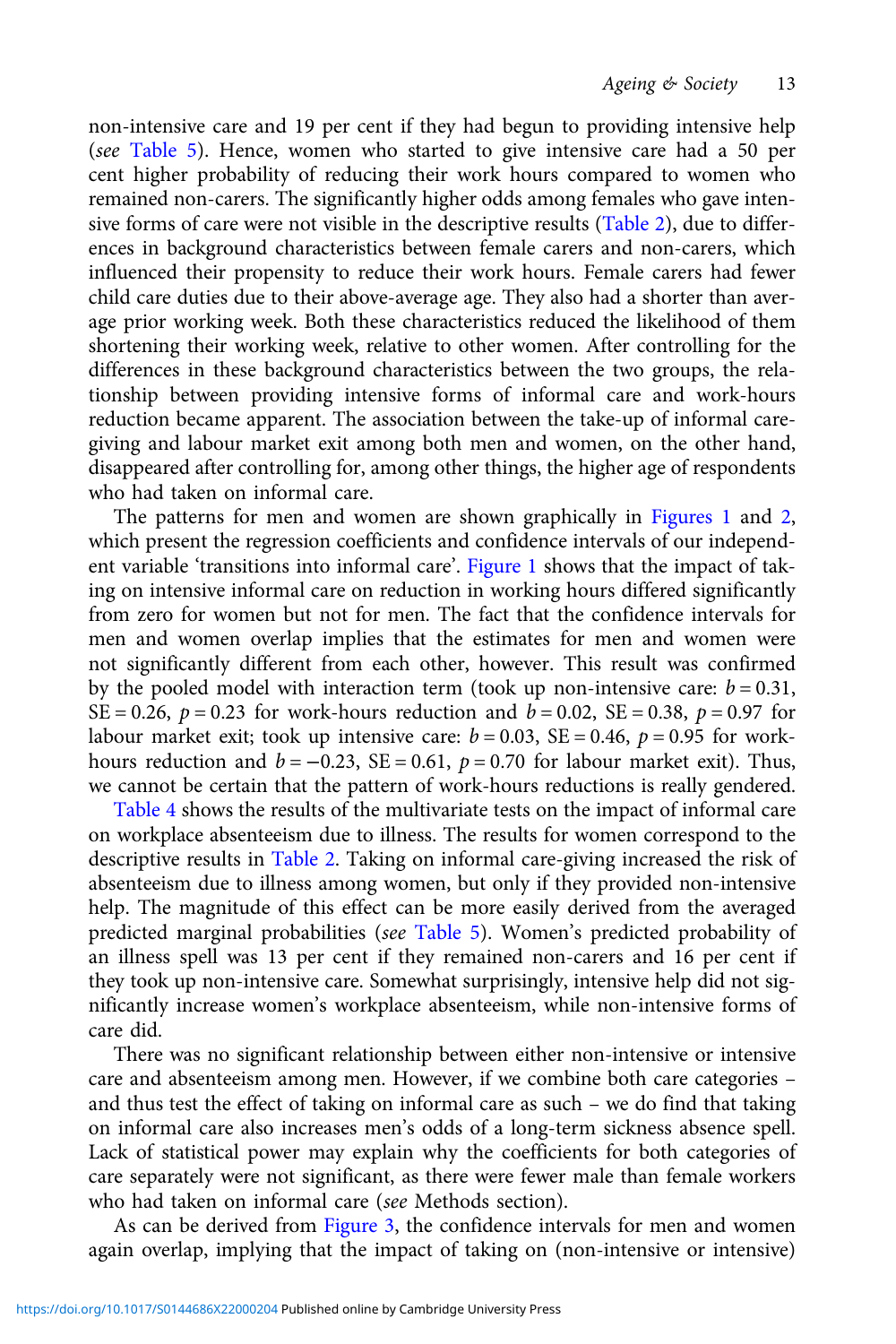<span id="page-13-0"></span>

Figure 1. Coefficients and confidence intervals of transitions into informal care between t and t1 on work-hours reduction between t and t1.



Figure 2. Coefficients and confidence intervals of transitions into informal care between t and t1 on quitting working between t and t1.

informal care did not differ significantly by gender. This was confirmed by the pooled model with interaction term (took on non-intensive care:  $b = 0.01$ , SE = 0.22,  $p = 0.95$ ; took up intensive care:  $b = -0.33$ , SE = 0.46,  $p = 0.48$ ).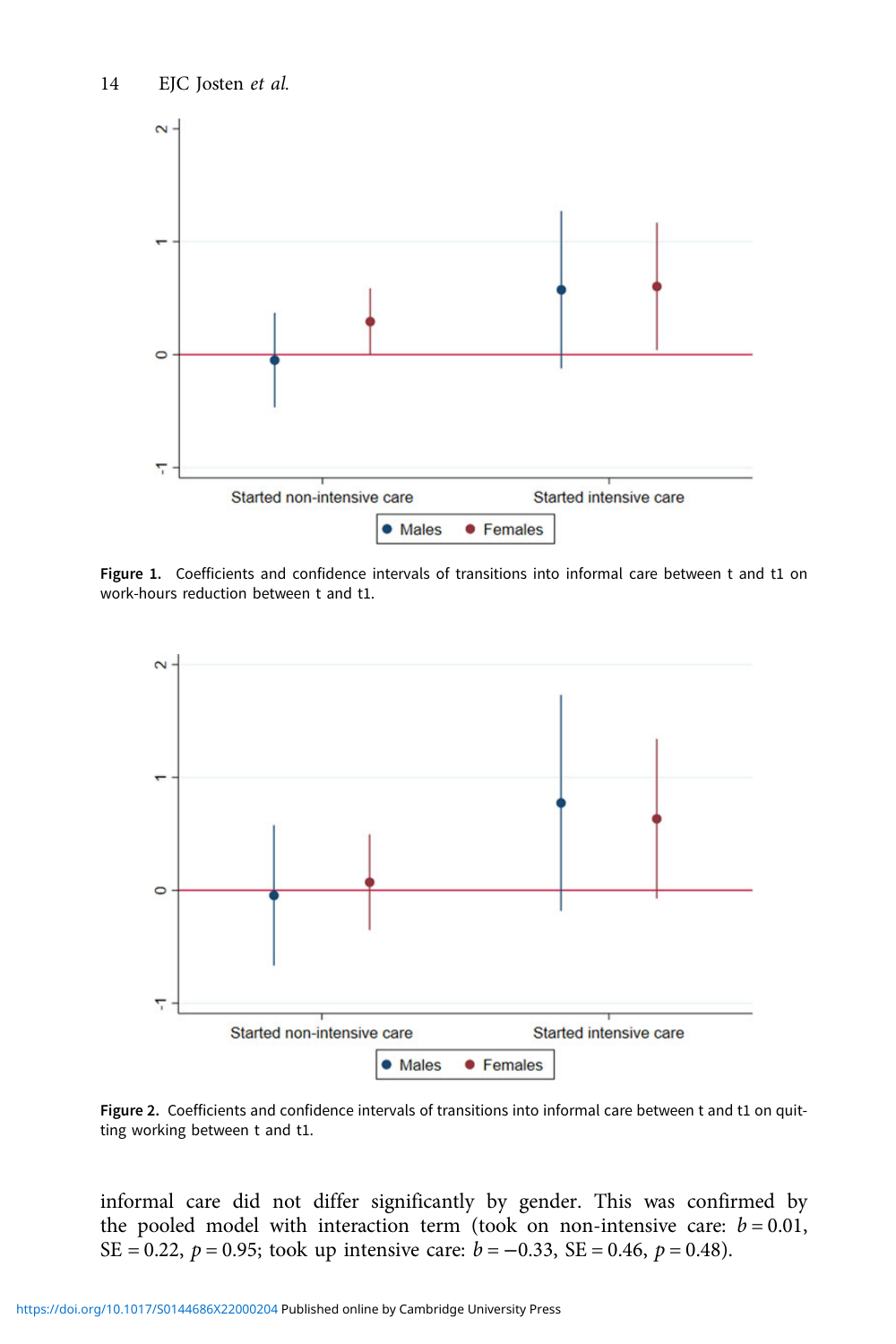<span id="page-14-0"></span>Table 4. Multivariate test of the relationship between transitions into informal care-giving and workplace absenteeism due to illness

|                                                    | Absenteeism due to illness (t1) |           |            |           |
|----------------------------------------------------|---------------------------------|-----------|------------|-----------|
|                                                    | Men                             |           | Women      |           |
|                                                    | b                               | <b>SE</b> | b          | <b>SE</b> |
| Transitions in informal care-giving:               |                                 |           |            |           |
| Remained non-care-giver between t and t1           | Ref.                            |           | Ref.       |           |
| Started non-intensive care-giving between t and t1 | 0.30                            | 0.18      | $0.30*$    | 0.13      |
| Started intensive care-giving between t and t1     | 0.49                            | 0.37      | 0.17       | 0.28      |
| Age $(t)$ :                                        |                                 |           |            |           |
| $23 - 34$                                          | Ref.                            |           | Ref.       |           |
| $35 - 44$                                          | 0.03                            | 0.17      | 0.13       | 0.13      |
| $45 - 57$                                          | $0.34*$                         | 0.16      | $0.37***$  | 0.13      |
| Educational level (t):                             |                                 |           |            |           |
| Low                                                | Ref.                            |           | Ref.       |           |
| Medium                                             | $-0.34*$                        | 0.13      | $-0.33***$ | 0.12      |
| High                                               | $-0.83***$                      | 0.14      | $-0.41***$ | 0.13      |
| Child aged $\leq$ 13 in household (t)              | $-0.11$                         | 0.12      | $-0.01$    | 0.11      |
| Birth of first child between t and t1              | $-1.11*$                        | 0.54      | $-0.35$    | 0.31      |
| Weekly work hours (t):                             |                                 |           |            |           |
| $\geq$ 19                                          | 0.25                            | 0.37      | 0.02       | 0.14      |
| $20 - 27$                                          | 0.27                            | 0.27      | $-0.07$    | 0.13      |
| $28 - 34$                                          | 0.26                            | 0.17      | $-0.16$    | 0.13      |
| $\leq$ 35                                          | Ref.                            |           | Ref.       |           |
| Employed in health care or social work (t)         | $-0.13$                         | 0.22      | 0.06       | 0.09      |
| Year $(t)$ :                                       |                                 |           |            |           |
| 2004                                               | Ref.                            |           | Ref.       |           |
| 2006                                               | $-0.07$                         | 0.16      | $-0.07$    | 0.15      |
| 2008                                               | $-0.06$                         | 0.17      | $-0.15$    | 0.16      |
| 2010                                               | $-0.15$                         | 0.18      | $-0.15$    | 0.16      |
| 2012                                               | $-0.27$                         | 0.18      | $-0.13$    | 0.16      |
| 2014                                               | $-0.13$                         | 0.18      | $-0.25$    | 0.16      |
| 2016                                               | $-0.64**$                       | 0.20      | $-0.17$    | 0.16      |
| Absenteeism due to illness (t)                     | $1.10***$                       | 0.15      | $1.19***$  | 0.12      |
| Constant                                           | $-2.41***$                      | 0.21      | $-1.98***$ | 0.19      |

Notes: Multilevel logistic regression; reference group is no illness absenteeism at t1. SE: standard error. Ref.: reference category.

Significance levels: \*  $p < 0.05$ , \*\*  $p < 0.01$ , \*\*\*  $p < 0.001$ .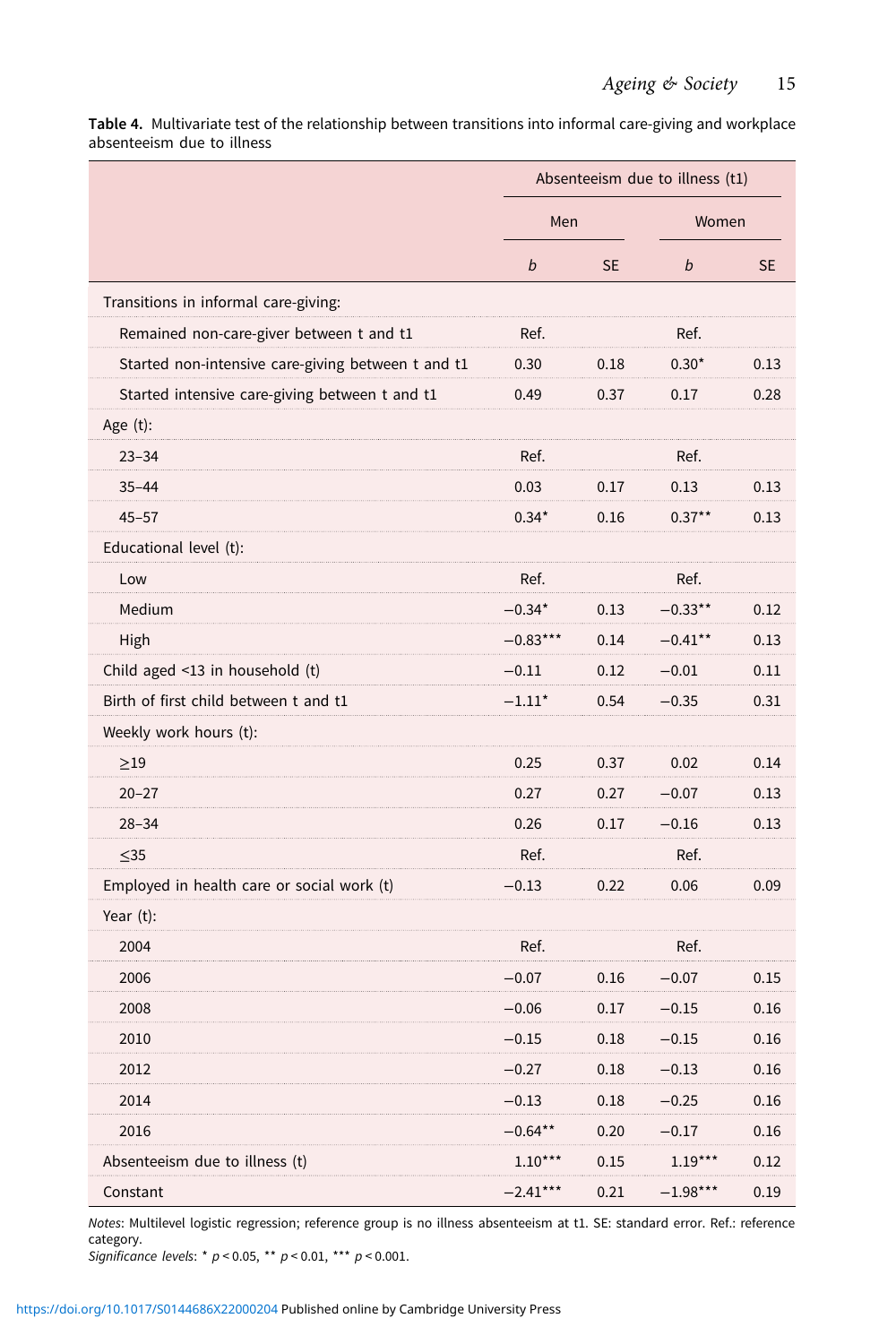## <span id="page-15-0"></span>16 EJC Josten et al.

Table 5. Predicted marginal probabilities of labour market supply reductions and workplace absenteeism due to illness, by transitions into informal care-giving

|                                                          | Reduced work<br>hours with 4 or<br>more between<br>$t$ and $t1$ | Stopped<br>working<br>between<br>$t$ and $t1$ | Absenteeism<br>due to illness<br>$in$ t1 |
|----------------------------------------------------------|-----------------------------------------------------------------|-----------------------------------------------|------------------------------------------|
|                                                          | Percentages                                                     |                                               |                                          |
| Men:                                                     |                                                                 |                                               |                                          |
| If non-care-giver between t and t1                       | 7.0                                                             | 2.4                                           | 9.0                                      |
| If started non-intensive care-giving<br>between t and t1 | 6.7                                                             | 2.3                                           | 11.4                                     |
| If started intensive care-giving<br>between t and t1     | 11.3                                                            | 4.7                                           | 13.1                                     |
| Women:                                                   |                                                                 |                                               |                                          |
| If remained non-care-giver between t<br>and $t1$         | 12.1                                                            | 4.4                                           | 12.8                                     |
| If started non-intensive care-giving<br>between t and t1 | 15.2                                                            | 4.5                                           | 16.2                                     |
| If started intensive care-giving<br>between t and t1     | 18.9                                                            | 7.3                                           | 14.6                                     |

Notes: Estimation of the predicted marginal probabilities is based on the outcomes of the multilevel analyses in [Tables 3](#page-10-0) and [4](#page-14-0). We estimated the respondents' probabilities for each care-giving transition category, while keeping constant their observed values on the control variables.



Figure 3. Coefficients and confidence intervals of transitions into informal care between t and t1 on long-term sickness absence in t1.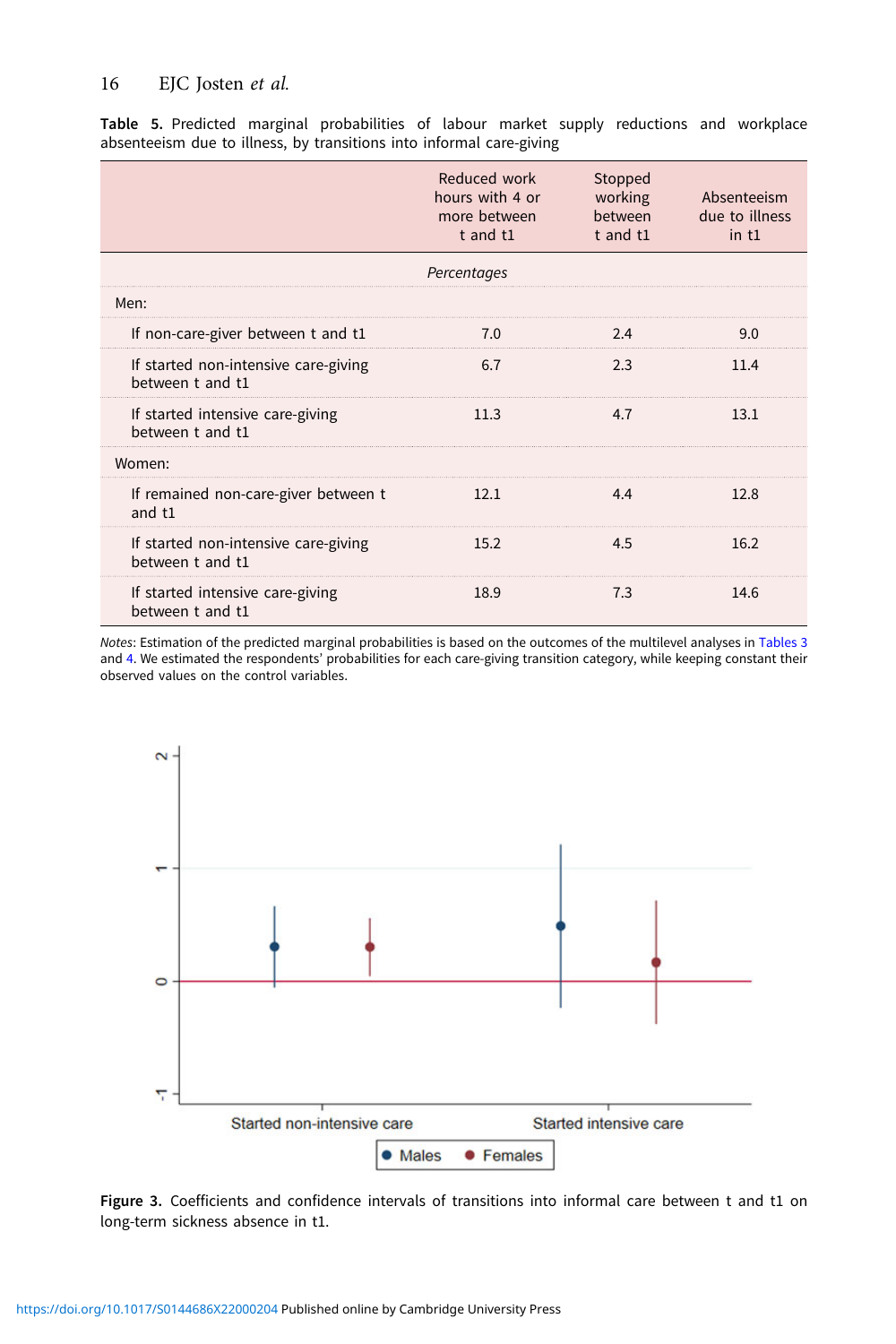In sum, our hypotheses were partially confirmed. Starting to provide informal care did indeed reduce work hours, but only among women who took up intensive forms of care, and not among men. We cannot be certain, however, that the effects of informal care on labour supply are really gendered, as the outcomes for men and women did not differ significantly from each other. Workplace absenteeism due to illness rose among both men and women when they took on (non-intense) informal care.

# Robustness checks

Although we think the analytical design we used is to be preferred, we tested alternative model specifications in response to causality issues. The design of our data implied uncertainty about the temporal order of events. Both the take-up of informal care and the change in labour supply took place between waves t and t1, i.e. that is somewhere in a period of two years. As a result, we cannot say with certainty whether the reduction in work hours happened before or after the take-up of informal care-giving. As a first robustness check, we estimated the effect of a transition in informal care-giving between waves t and t1 on a change in labour market supply between waves t1 and t2. This approach ensured that the take-up of informal care happened before the respondent changed his or her labour market supply. The downsides of this alternative are that the change in labour market supply may have taken place long after the take-up of informal care (at maximum almost four years, if the informal care started shortly after t and the change in labour market supply was close to t2). Moreover, the respondent could already have stopped care-giving, in which case a reduction in working hours was not a response to the provision of informal care. In addition, this alternative design required that respondents had participated in three consecutive waves, which reduced the number of observations and thus reduced statistical power. For men, the results of the robustness check were similar to our baseline analysis. For women, they were not: females who had taken on informal care were not more likely to reduce their labour market supply between waves t1 and t2. However, as noted earlier, this may be due to the fact that female carers who wanted to shorten their work hours had already done so between waves t and t1.

Second, we conducted a similar robustness check on the causal order of informal care-giving transitions and workplace absenteeism due to illness. In our data, absenteeism due to illness referred to the calendar year before t1. It is therefore possible that the take-up of informal care-giving between t and t1 happened after the reported spell of illness absenteeism. We therefore conducted a robustness check in which we estimated the effect of a transition in informal care-giving between wave t and t1 on absenteeism due to illness recorded in wave t2. This has the same downsides as the robustness check for work hours: potential large time lag between the take-up of care-giving and workplace absenteeism; respondent may no longer be providing care at the time of the workplace absenteeism; and lower statistical power. The results for both sexes were quite similar to our baseline analyses. Among women, non-intensive care still seemed to be associated with higher levels of sickness absence, although the association weakened somewhat as the p-value decreased to 0.061 at t2. Among males, the analysis combining both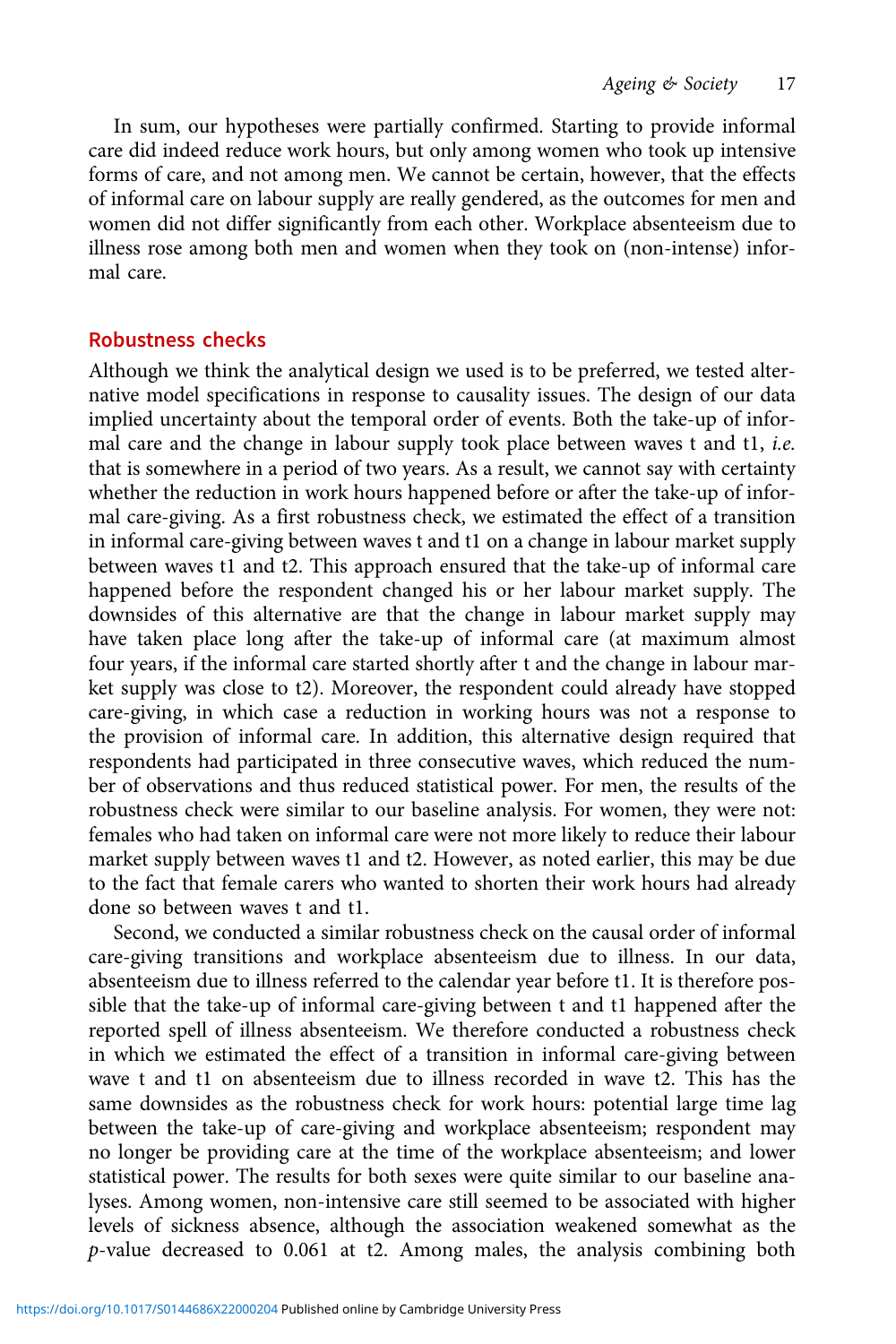categories of care into one gave the same results at t2 as at t1: a higher level of sickness absence. A small difference was that males who had taken on non-intensive care did have a significantly higher likelihood of absenteeism in t2 ( $p = 0.04$ ) whereas they had not in t1 ( $p = 0.10$ ).

Finally, one could argue that – despite the fact that we controlled for relevant confounders – our results may have suffered from unobserved heterogeneity. Some people may be more inclined to provide informal care-giving as well as to reduce their work hours or to take sick leave, and this may be due to characteristics we did not observe, such as personality traits. We conducted fixed-effects analyses to exclude confounding effects of such time-constant unobserved factors. We estimated the within-person association between changes in care-giving, on the one hand, and (a) changes in hours worked on the labour market (with respondents who had quit working having zero hours on the labour market) and (b) changes in workplace absenteeism due to illness, on the other hand. The fixed analyses were not conducted on the person–period file, but on a longitudinal file in which each record contained information on one wave per respondent. Note that fixed-effects analyses do not clarify the temporal order of events. In general, the results were quite similar to those of our baseline analysis, but there were a few differences. Both our multilevel transition model and the fixed-effects analysis showed that women who took on intensive informal care were more likely to reduce their labour market supply. Furthermore, according to the fixed-effects analysis, non-intensive care also reduced women's labour market supply. According to our multilevel transition model, this bordered on significance ( $p = 0.052$ ). The results regarding male labour market supply were the same: informal care had no effect on male labour supply according to both types of analyses.

Furthermore, the fixed-effects analysis and our multilevel transition model largely agreed regarding the effects on absenteeism among males. According to the fixed-effects analysis, non-intensive informal care increased long-term sickness absence among males. According to our multilevel transition model, males who took on informal care (non-intensive and intensive forms combined) had an aboveaverage risk of long-term sickness absence. The results regarding women's sickness absence differed, however: the fixed-effects analysis found no significant effect, contrary to our multilevel transition model. We are not certain of the cause of this difference. Perhaps the explanation is that the fixed-effects model estimates the impact of informal care regardless of when people had started providing such care, while our multilevel transition model only looks at the effects in the first two years (or less) after taking on informal care. As women tend to reduce their labour market supply, on average, when they give informal care, maybe they thus manage to reduce the effect of informal care on their absenteeism over time.

## Conclusion and discussion

This study provided a longitudinal analysis of the effects of taking on informal caregiving on the likelihood of work-hours reduction, labour market exit and workplace absenteeism due to illness of men and women in the Netherlands. We found that women who started to give informal care were more likely to reduce their work hours. The results regarding non-intensive care were somewhat mixed, as our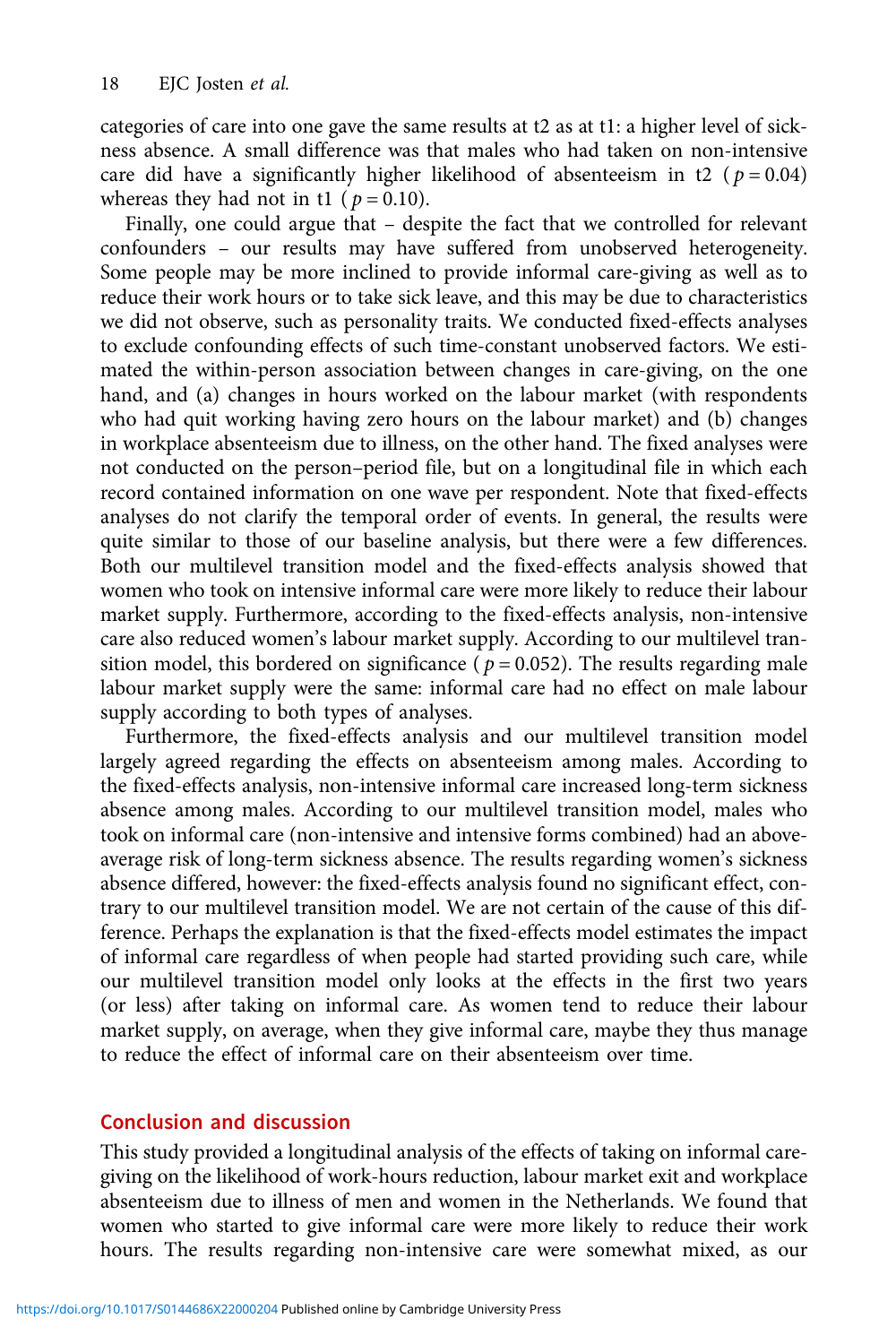baseline model, a multilevel transition model, showed that women who took up this type of care were not significantly more likely to reduce their working hours  $(p = 0.052)$ , whereas our robustness check, a fixed-effects model, showed that nonintensive care did affect women's labour market supply. Women's propensity to quit working altogether did not increase when they started to give informal care. Male employment, on the other hand, was not affected by the take-up of informal care-giving. In addition, our results demonstrated that starting to provide nonintensive informal care increased the risk of workplace absenteeism among women (but it is uncertain whether this effect continues to be present the longer the informal care lasts). There was no significant effect of taking on either non-intensive or intensive care on male sickness absence, but if both categories of informal care were combined, men's absenteeism turned out to be significantly affected by informal care as well.

We aimed to contribute to the literature by conducting a longitudinal study on the effects of informal care-giving on labour market supply in the Netherlands. We confirmed that Dutch working women who took up intensive informal care were more likely to reduce their working hours, which is in line with previous longitudinal research on other countries (Ciccarelli and Van Soest, [2018\)](#page-21-0). This finding suggests that combining work and care is not easy and induces time conflict or strain, even in a country where a large share of women work part-time. Interestingly, starting with informal care did not stimulate Dutch working women to take the extreme option of withdrawing from the labour market completely, but only of reducing their working hours. From the perspective of government policy to increase labour market participation, this result is less detrimental than increased drop-out from the labour market. The Dutch context of this study, with ample and good opportunities for part-time work, may explain this result. When confronted with difficulties in reconciling work and informal care, an environment which is friendly to part-time work takes away the need for extreme labour market adjustments such as quitting working altogether. Instead, it stimulates work-hours reductions as a solution to better combine work and informal care. We could cautiously say that the specific Dutch employment context helps to keep care-givers attached to the labour market (in terms of preventing drop-out). The other side of the coin, however, is that easy reductions of work hours may harm labour market careers and economic independence in the long run. Women in our sample who reduced their work hours after taking up intensive informal care did so on average for more than 8 hours per week.<sup>[4](#page-21-0)</sup> This is a substantial reduction that may limit their accumulation of human capital and harm their chances of promotion at work. Such negative long-term labour market effects among women, and hence a possible widening of the gender gap, might be avoided in contexts that are less friendly to part-time work.

Also in line with previous research is that we see more effect on women's than men's labour market supply (Moussa, [2019](#page-22-0)). However, as the confidence intervals for men and women overlap, we cannot be certain that the patterns we found really are different by gender. If they are, this may either suggest that the combination of work and care leads, on average, to less pressing situations for men and that they therefore feel less need to shorten their working week, or that men use strategies other than work reductions to combine work and informal care, such as sharing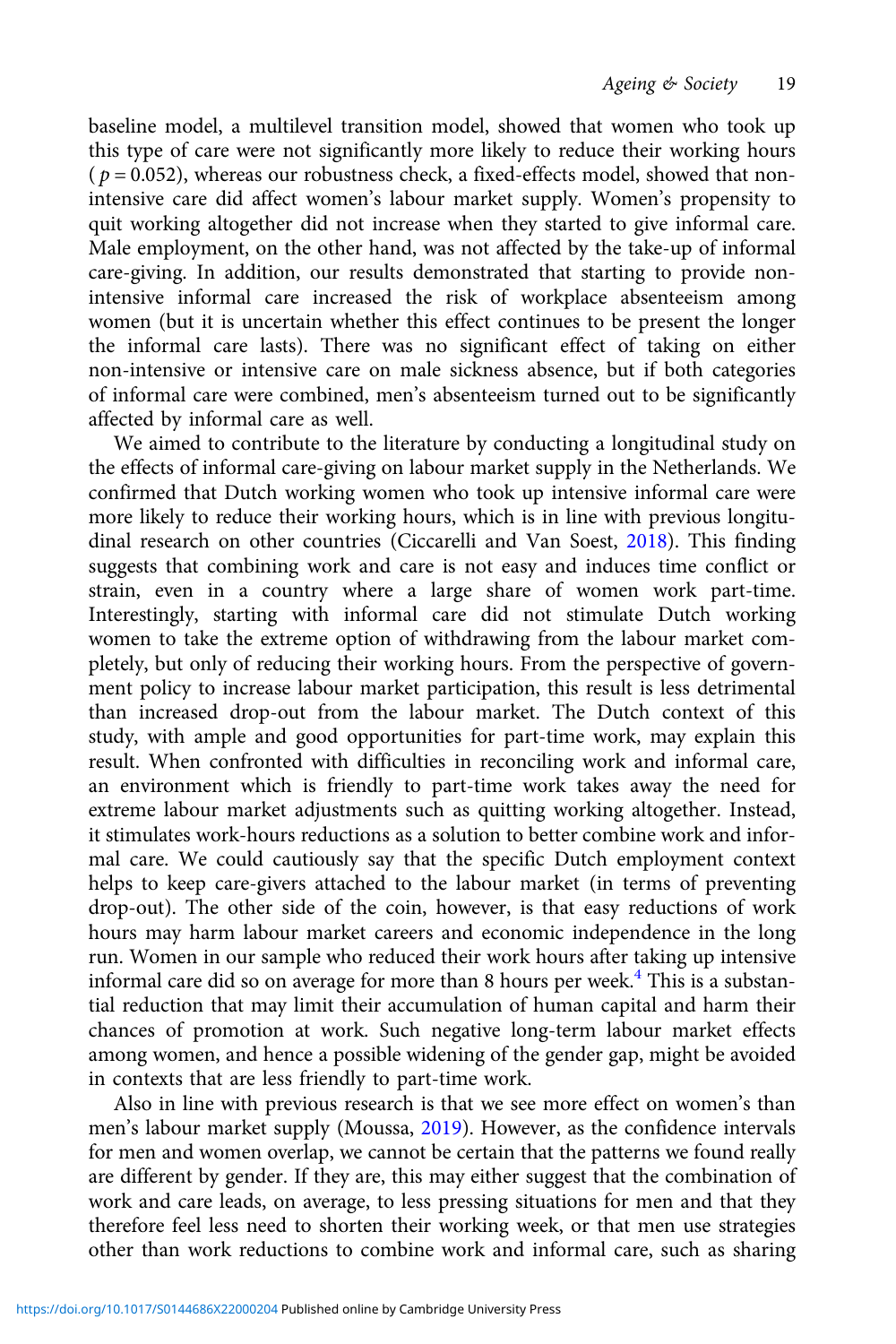the care with others (Swinkels et al., [2019](#page-23-0)). The suggestion that reducing work hours is a more likely response for women than for men is in line with gendered roles and expectations that are still prevalent in today's society. If caring is most strongly associated with the female sphere and earning money with the male sphere, men may be less inclined to compromise their work role, whereas women feel more room or more pressure to do so.

A second way of contributing to the literature was the inclusion of workplace absenteeism due to illness as a possible negative side-effect of providing informal care. We found evidence that workers who took up informal care were more likely to experience a spell of long-term sickness absence. This finding is in line with Mortensen et al. ([2017](#page-22-0)), except that we found this result among both men and women, while they found increased sickness levels only among women. We interpret the positive association between informal care take-up and absenteeism due to illness as another indication that caring obligations may not be easily combined with paid work, presumably because burden and stress make informal carers more susceptible to falling ill. This finding complements literature that demonstrated negative effects of informal care-giving on health (Pinquart and Sörensen, [2003\)](#page-22-0). Since previous studies suggest that mental health is more strongly affected than physical health (Ciccarelli and Van Soest, [2018](#page-21-0)), the higher levels of absenteeism after taking up care-giving are probably partly due to increased burden and stress. Increased levels of stress may follow from the care-giving role itself, from fulfilling this role in combination with paid work or from the lack of recovery time when combining both tasks. This result is also in line with research that finds that working carers are less inclined to invest in their own health because they prioritise the care recipient's health (Arksey, [2002;](#page-21-0) Chaix et al., [2006\)](#page-21-0).

A final contribution of this study was the inclusion of both men and women, rather than just women as is common in many studies of the employment consequences of informal care-giving. Given the increasing demand for informal care in today's ageing societies, we believe it is important to study the impact on both women and men. Indeed, our results showed that working men also experience negative consequences of taking up informal care-giving. We can conclude that combining informal care with paid work affects both men and women, but in different ways. For men, this manifested itself in a higher risk of long-term absenteeism from work due to illness; for women, the take-up of informal care was associated with both higher likelihoods of workplace absenteeism and work-hours reductions.

Our results offer relevant insights for the policy debate on the seemingly conflicting objectives of stimulating labour participation and, at the same time, asking people to spend more time on informal care to family or friends who are in need of care. Our longitudinal models showed that taking up informal care reduces female working hours and increases the likelihood of workplace absenteeism among both women and men. This study therefore provided some evidence that current labour market and health-care policies may be difficult to reconcile. We may even cautiously argue that seeking to increase both employment and informal care may be counterproductive in some respects. The negative health consequences, as evidenced by higher rates of absenteeism and the consistently documented reduced levels of mental wellbeing as a result of providing informal care (Pinquart and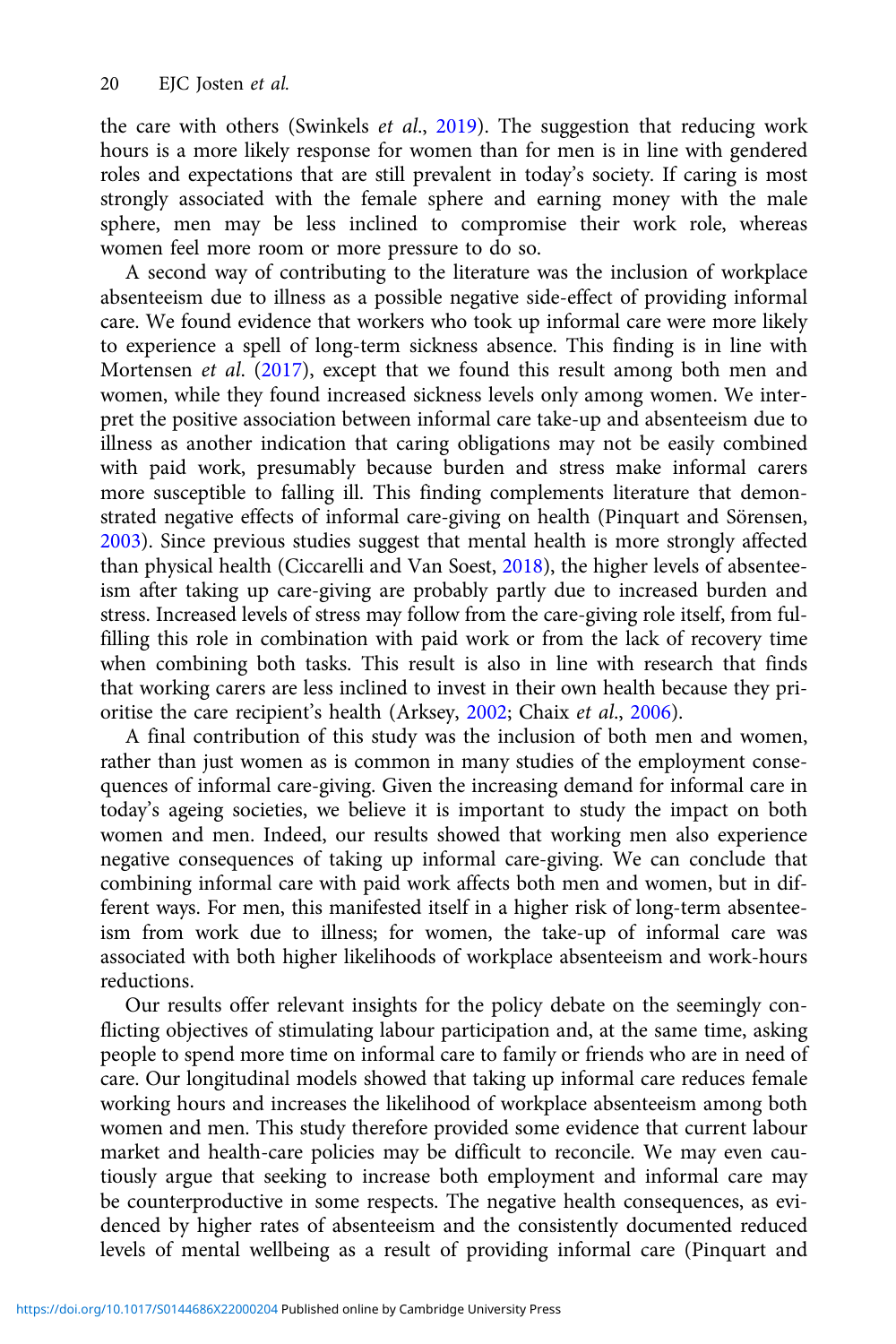Sörensen, [2003;](#page-22-0) Verbakel, [2014\)](#page-23-0), could eventually harm labour force participation and the provision of informal care. This outcome underlines the importance of policies that help to reconcile work and care in order to prevent such counterproductive consequences. This could include care-friendly workplace policies by employers, including the provision of flexible working arrangements (Ireson et al., [2018\)](#page-22-0). When designing care-friendly workplaces, special attention should be paid to the needs and preferences of women, as they may be more inclined to reduce work hours than men. Another option could be regular attention to employees' mental and physical health, for instance through voluntary medical examinations among employees, in order to prevent (long-term) illness.

It is important to note that several features of this study's design may have influenced our effect sizes. First, due to our interest in the onset of informal care-giving, we only looked at care-giving situations that had started maximally two years ago. As a result, we cannot see the consequences of long-term care-giving situations. It has been argued that mental wellbeing continuously deteriorates the longer people provide informal care, either because the care needs of the care recipient increase over time (Pearlin et al., [1990](#page-22-0)) or because wellbeing gradually decreases due to wear and tear (Townsend et al., [1989\)](#page-23-0). If this is indeed the case, reductions in labour market supply and/or absenteeism may become more likely. Second, due to relatively small sample sizes with regard to intensive care-giving, we defined the take-up of intensive informal care as a change from no care-giving at all to more than 4 hours of care-giving per week. Previous literature has consistently shown that the effects of care-giving increase with the intensity of informal care (Ehrlich, [2018](#page-21-0)). Our relatively low threshold for intensive care-giving may therefore explain why this form of care had relatively small effects. Third, we restricted our sample to people aged 23–57 to avoid confounding the effects of informal care with (early) retirement decisions. We think this choice is preferable when the focus is on investigating the effects of informal care on people's labour market participation (see e.g. Meng, [2011;](#page-22-0) Fisher et al., [2016\)](#page-22-0). However, for workers close to their retirement age, providing informal care could be a relatively strong reason for leaving the labour market (see e.g. Ehrlich, [2018](#page-21-0)). For that specific age group, the effects of informal care on labour market exit may therefore be stronger.

Unfortunately, we were not able to differentiate further between care-giving situations. We had no information on the need for care, indicated by the health status of the care recipient. Information on the relationship to the care recipient was included in the data (the care-givers in our sample mainly cared for parents), but relatively small sample sizes prevented us from modelling these differences.

In summary, this longitudinal study provided evidence that women who started to provide intensive informal care were more likely to reduce their work hours. In addition, starting to give (non-intensive) informal care increased the risk of workplace absenteeism due to illness for both men and women in the Netherlands.

Financial support. The data collection of waves 2010–2018 was financed by the Dutch ministries of Social Affairs and Employment; Economic Affairs and Climate Policy; Health, Welfare and Sport; Education, Culture and Science; and the Interior and Kingdom Relations (grant number ASEA/SAS/2010/11012). The funding parties played no role in any part of the study design, data collection, analysis or writing of this paper.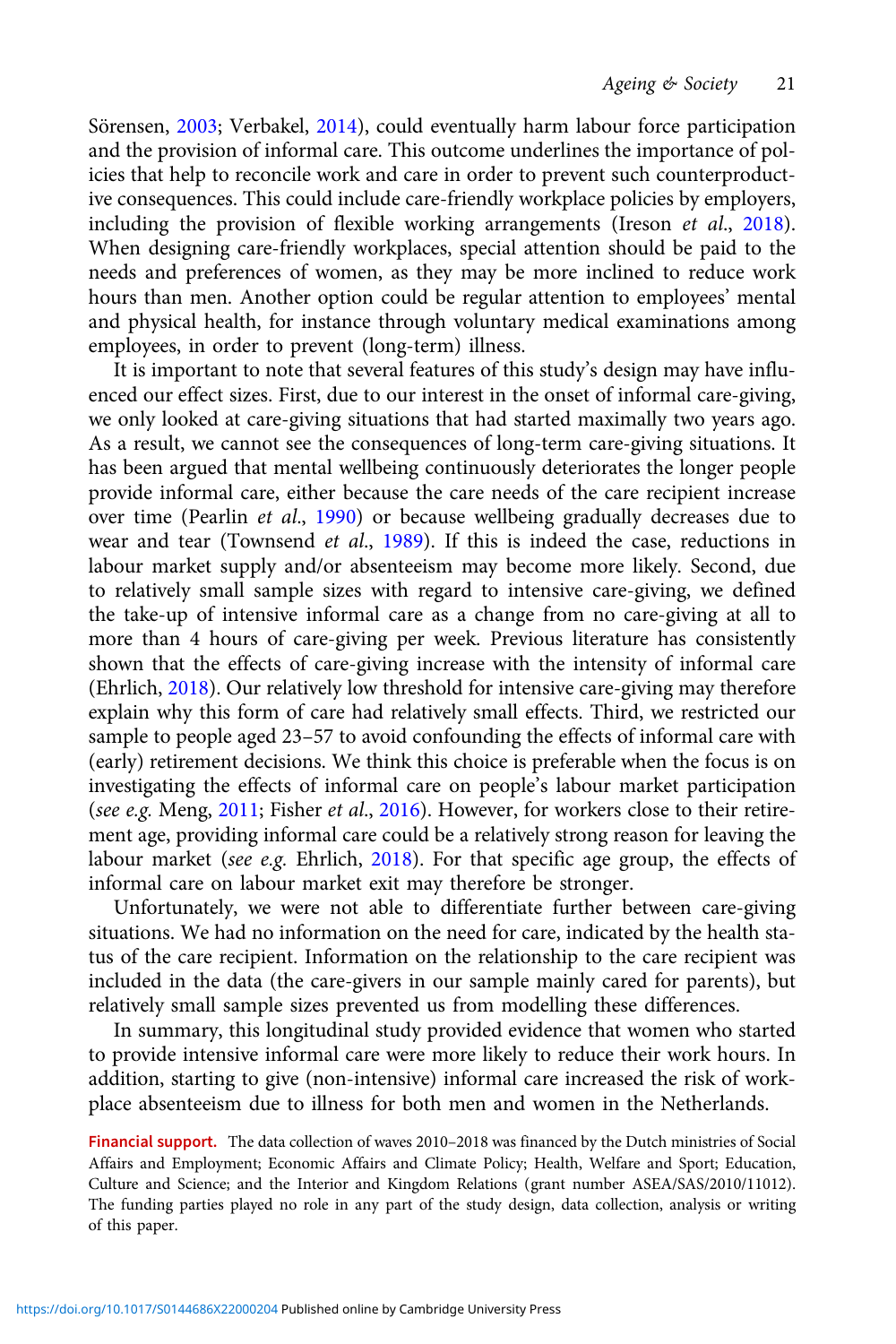#### <span id="page-21-0"></span>22 EIC Josten et al.

Conflict of interest. The authors declare no conflicts of interest.

Ethical standards. Ethical approval was not required for this study. Participants received written information about the panel study prior to participation, and participation was voluntary. Data collection and analysis complied with national regulations.

#### Notes

1 There are two formal arrangements for compassionate leave in the Netherlands. One is short-term care leave, which can be taken for a maximum of 10 days per year and is partially paid. The other is long-term care leave, which can be taken for a maximum of 6 weeks per year and is unpaid. Use of these arrangements does not lower contractual working hours. Short-term leave is probably no alternative to a reduction in contractual working hours, given the limited duration of this type of leave. Long-term leave could, in principle, be an alternative but is hardly used: by fewer than 1 per cent of informal carers (Oldenkamp et al., [2018](#page-22-0)).

2 The reference category included both respondents whose working hours remained constant and respondents who increased their working hours, as we were only interested in the effect on the share of respondents reducing their working hours. Of the observations among men in the reference category, 7.1 per cent involved an increase in working hours and 92.9 per cent involved stable working hours. For women, the corresponding proportions were 17.6 and 82.4 per cent, respectively. The results remained the same when the reference group was split into a group with increased working hours and a group with stable working hours.

3 Of course, there may still be a higher drop-out rate in extremely demanding care situations, such as when a partner or child is terminally ill. Our results, thus, should not be extrapolated to such extremely demanding care situations.

4 Note that we only included working time reductions of 4 hours per week or more, which obviously affected the average working-time reduction.

## References

- Arksey H (2002) Combining informal care and work. Supporting carers in the workplace. Health and Social Care in the Community 10, 151–161.
- Bauer JM and Sousa-Poza A (2015) Impacts of informal caregiving on caregiver employment, health, and family. Journal of Population Ageing 8, 113–145.
- Biddle BJ (1986) Recent developments in role theory. Annual Review of Sociology 12, 67–92.
- Broese van Groenou MI, De Boer A and Iedema J (2013) Positive and negative evaluation of caregiving among three types of informal care relationships. European Journal of Ageing 10, 301-311.
- Chaix B, Navaie-Waliser M, Viboud C, Parizot I and Chauvin P (2006) Lower utilization of primary, specialty and preventive care services by individuals residing with persons in poor health. European Journal of Public Health 16, 209–216.
- Ciani E (2012) Informal adult care and caregivers' employment in Europe. Labour Economics 19, 155–164.
- Ciccarelli N and Van Soest A (2018) Informal caregiving, employment status and work hours of the 50+ population in Europe. De Economist 166, 363–396.
- Dautzenberg MGH, Diederiks JPM, Philipsen H, Stevens FCJ, Tan FES and Vernooij-Dassen MJFJ (2000) The competing demands of paid work and parent care: middle-aged daughters providing assistance to elderly parents. Research on Aging 22, 165–187.
- Davis SN and Greenstein TN (2009) Gender ideology: components, predictors, and consequences. Annual Review of Sociology 35, 87–105.
- Edwards P and Greasley KJ (2010) Absence from Work. Dublin: European Foundation for the Improvement of Living and Working Conditions.
- Ehrlich U (2018) The association between family care and employment among working-age women in Germany. Paper presented at the WFRN Conference Symposium: Determinants and Consequences of Informal Care. Washington, DC, June.
- Eurofound (2007) Part-time Work in Europe. Dublin: European Foundation for the Improvement of Living and Working Conditions.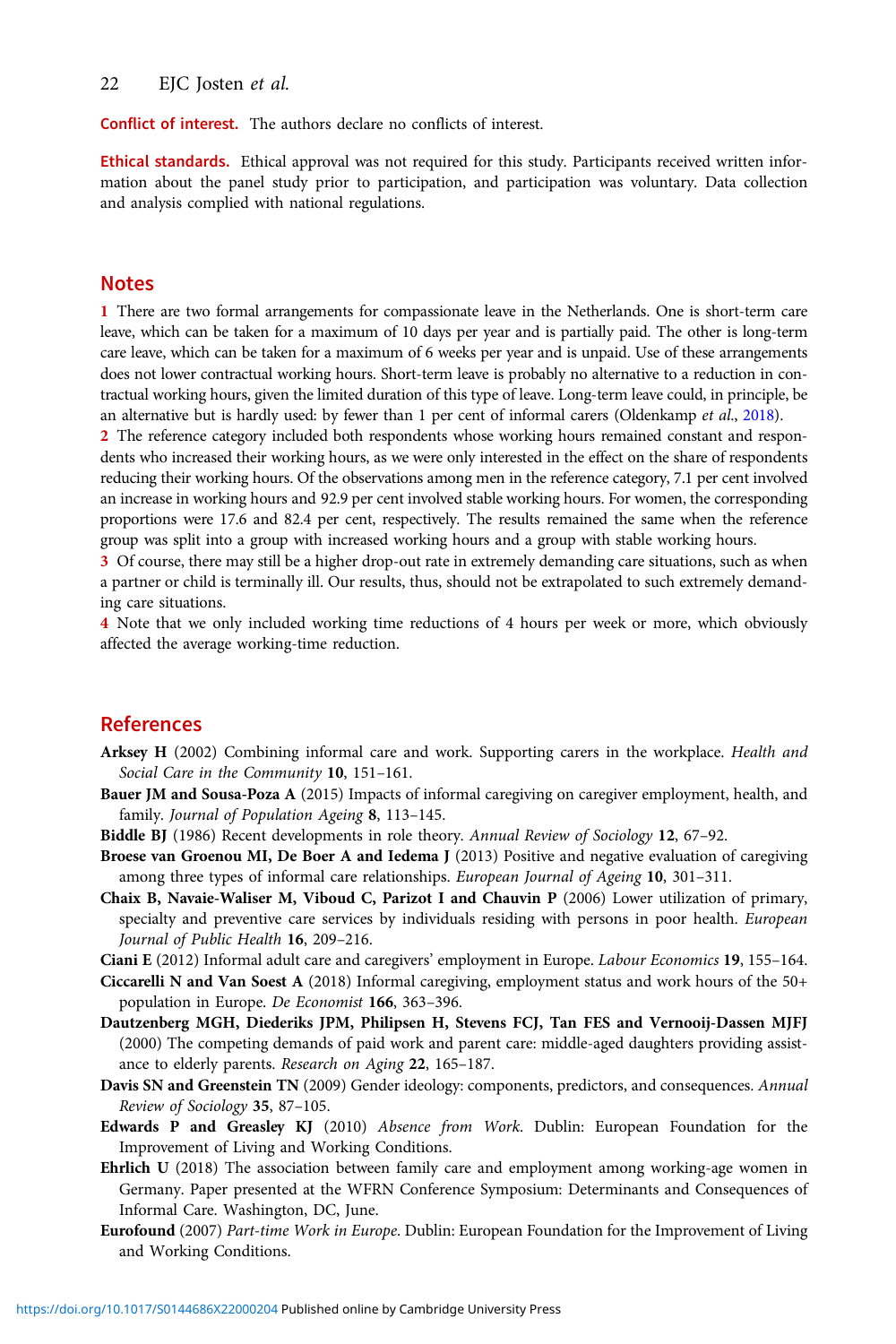- <span id="page-22-0"></span>European Foundation for the Improvement of Living and Working Conditions (1997) Preventing Absenteeism at the Workplace: Research Summary. Luxembourg: Office for Official Publications of the European Communities.
- Fisher GG, Chafee DS and Sonnega A (2016) Retirement timing: a review and recommendations for future research. Work, Aging and Retirement 2, 230–261.
- Goode WM (1960) A theory of role strain. American Sociological Review 25, 483–496.
- Greenhaus JH and Beutell NJ (1985) Sources of conflict between work and family roles. Academy of Management Review 10, 76–88.
- Grinza E and Rycx F (2018) The Impact of Sickness Absenteeism on Productivity: New Evidence from Belgian Matched Panel Data. Bonn, Germany: IZA – Institute of Labor Economics.
- Herrmann MA and Rockoff JE (2012) Worker absence and productivity: evidence from teaching. Journal of Labor Economics 30, 749–782.
- Herrmann FR, Michel J-P and Robine J-M (2010) Worldwide decline in the oldest old support ratio. European Geriatric Medicine 1, 3–8.
- Ireson R, Sethi B and Williams A (2018) Availability of caregiver-friendly workplace policies (CFWPs): an international scoping review. Health and Social Care in the Community 26, e1–e14.
- Johannson G and Lundberg I (2004) Adjustment latitude and attendance requirements as determinants of sickness absence or attendance. Empirical tests of the illness flexibility model. Social Science & Medicine 58, 1857–1868.
- Josten EJC (2020) Arbeidsmarkt in kaart. Wel- en niet-werkenden, Editie 2 [Labour Market in Figures. Workers and non-Workers, Edition 2]. The Hague: SCP Netherlands Institute for Social Research.
- Josten EJC and De Boer A (2015) Mantelzorg en betaald werk bij vrouwen en mannen [Informal care and paid work among women and men]. Tijdschrift voor Arbeidsvraagstukken 31, 414–429.
- Kelle N (2020) Combining employment and care-giving: how differing care intensities influence employment patterns among middle-aged women in Germany. Ageing & Society 40, 925-943.
- Lee Y and Tang F (2015) More caregiving, less working: caregiving roles and gender. Journal of Applied Gerontology 34, 465–483.
- Leigh A (2010) Informal care and labor market participation. Labour Economics 17, 140–149.
- Martsolf GR, Kandrack R, Rodakowski J, Friedman EM, Folb B and James AE (2020) Work performance among informal caregivers: a review of the literature. Journal of Aging and Health 32, 1017-1028.
- Meijman TF (1989) Belasting en herstel: Een begrippenkader voor het arbeidspsychologisch onderzoek van werkbelasting [Effort and recuperation: a conceptual framework for psychological research of workload]. In Meijman TF (ed.), Mentale belasting en werkstress: een arbeidspsychologische benadering [Mental Workload and Job Stress: A Work Psychological Approach]. Assen, The Netherlands: Van Gorcum, pp. 5–20.
- Meijman TF and Mulder G (1998) Psychological aspects of workload. In Drenth PJD, Thierry HK and de Wolff CJ (eds), Handbook of Work and Organizational Psychology, 2nd Edn. Hove, UK: Psychology Press, pp. 5–33.
- Meng A (2011) Informal caregiving and retirement decision. German Economic Review 13, 307–330.
- Mortensen J, Dich N, Lange T, Alexanderson K, Goldberg M, Head J, Kivimäki M, Madsen IEH, Rugulies R, Vahtera J, Zins M and Rod NH (2017) Job strain and informal caregiving as predictors of long-term sickness absence: a longitudinal multi-cohort study. Scandinavian Journal of Work, Environment & Health 43, 5–14.
- Moussa MM (2019) The relationship between elder care-giving and labour force participation in the context of policies addressing population ageing: a review of empirical studies published between 2006 and 2016. Ageing & Society 39, 1281-1310.
- Oldenkamp M, Bültmann U, Wittek RPM, Stolk RP, Hagedoorn M and Smidt N (2018) Combining informal care and paid work: the use of work arrangements by working adult-child caregivers in the Netherlands. Health and Social Care in the Community 26, e122–e131.
- Pearlin LI, Mullan JT, Semple SJ and Skaff MM (1990) Caregiving and the stress process: an overview of concepts and their measures. The Gerontologist 30, 583–594.
- Perry-Jenkins M and Gerstel N (2020) Work and family in the second decade of the 21st century. Journal of Marriage and Family 82, 420–453.
- Pinquart M and Sörensen S (2003) Differences between caregivers and noncaregivers in psychological health and physical health: a meta-analysis. Psychology and Aging 18, 250-267.